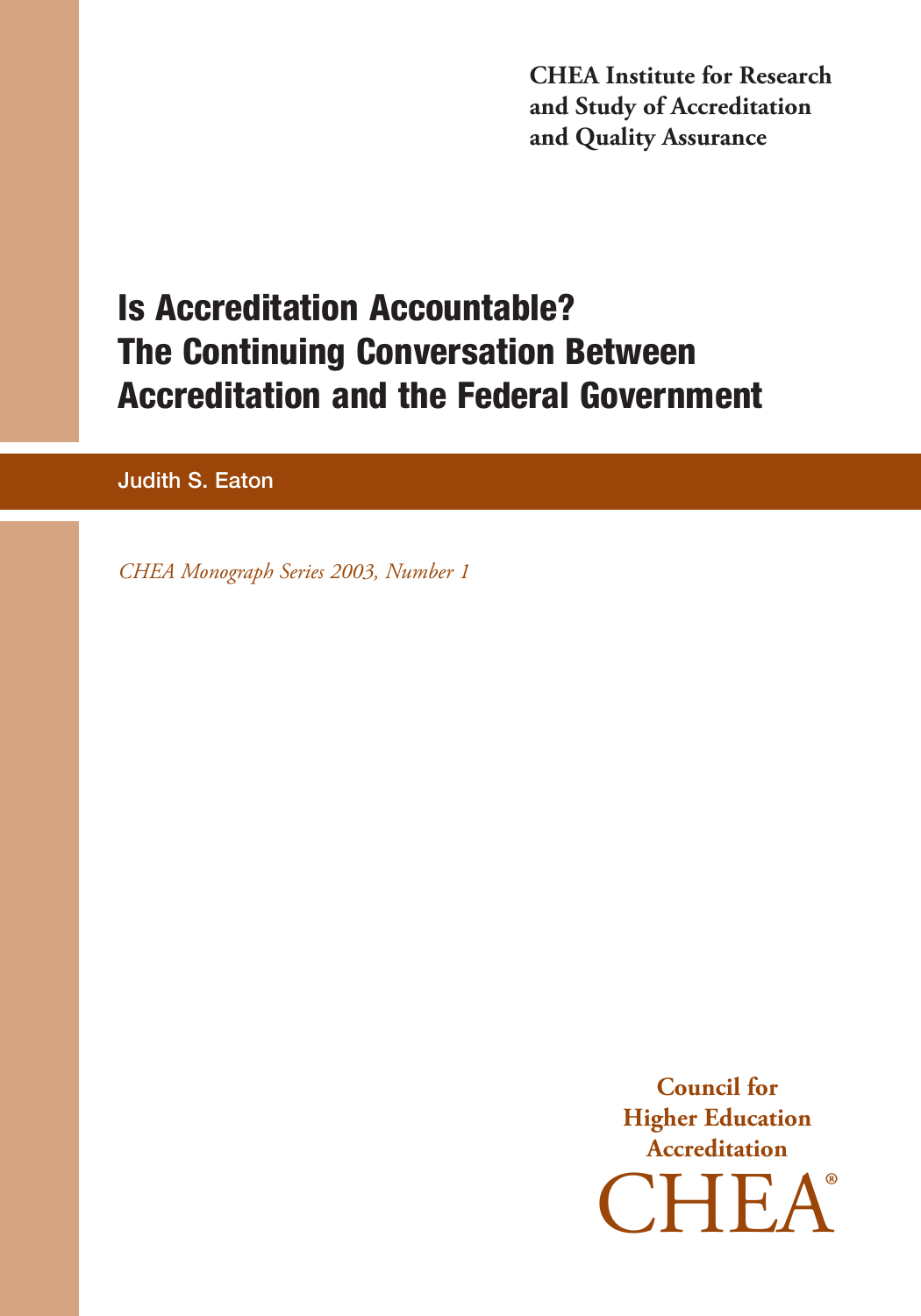*The Council for Higher Education Accreditation (CHEA) is a private, nonprofit national organization that coordinates accreditation activity in the United States. CHEA represents degree-granting colleges and universities and national, regional, and specialized accreditors.*

© Copyright 2003

All rights reserved. No part of this book may be reproduced or transmitted in any form or by any means, electronic or mechanical, including photocopying, recording, or by any information storage and retrieval system, without permission in writing from the publisher.

#### **Council for Higher Education Accreditation**

One Dupont Circle NW • Suite 510 Washington DC 20036-1135 tel: 202-955-6126 fax: 202-955-6129 e-mail: chea@chea.org *www.chea.org*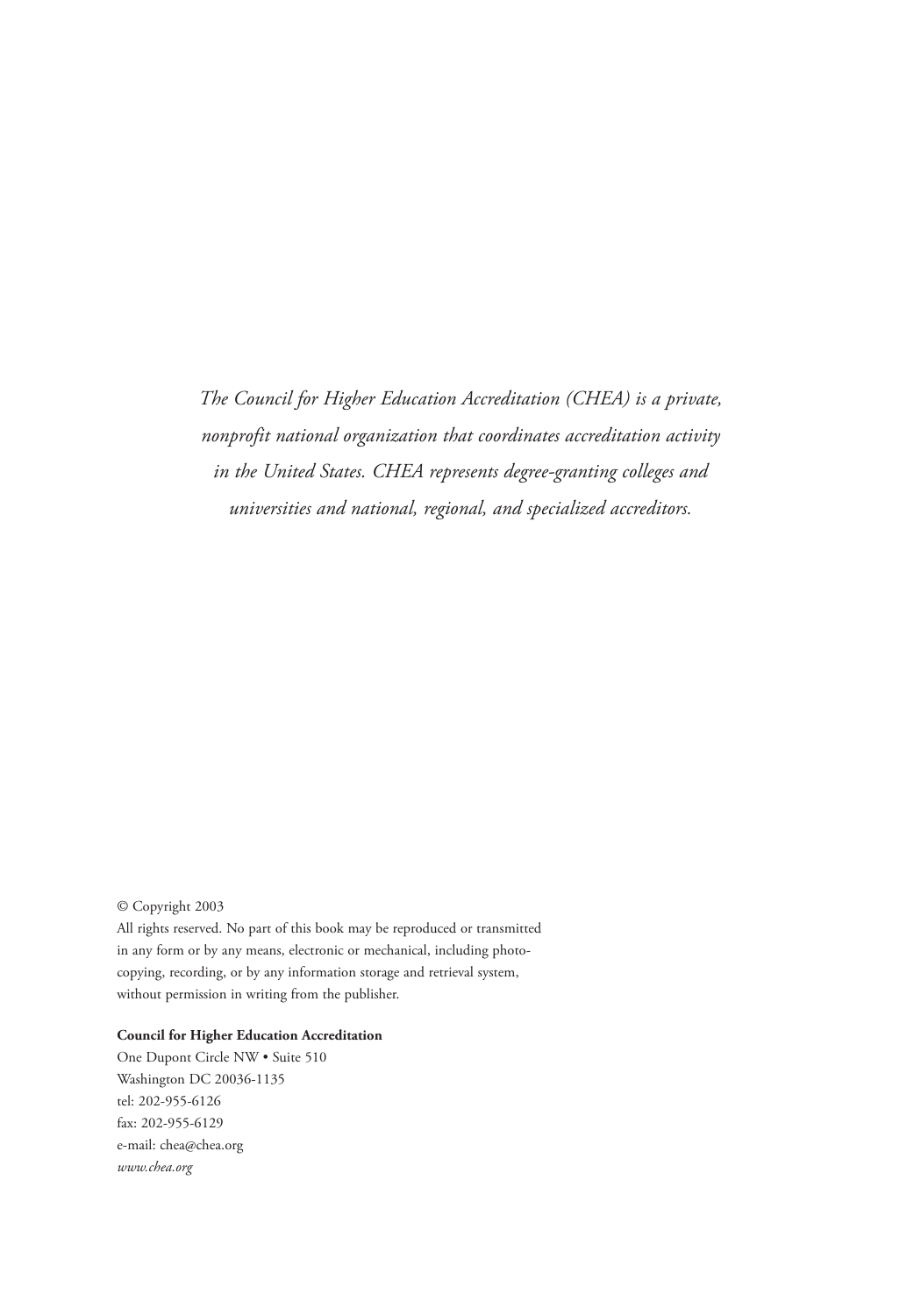**Is Accreditation Accountable? The Continuing Conversation Between Accreditation and the Federal Government**

**Judith S. Eaton, President Council for Higher Education Accreditation**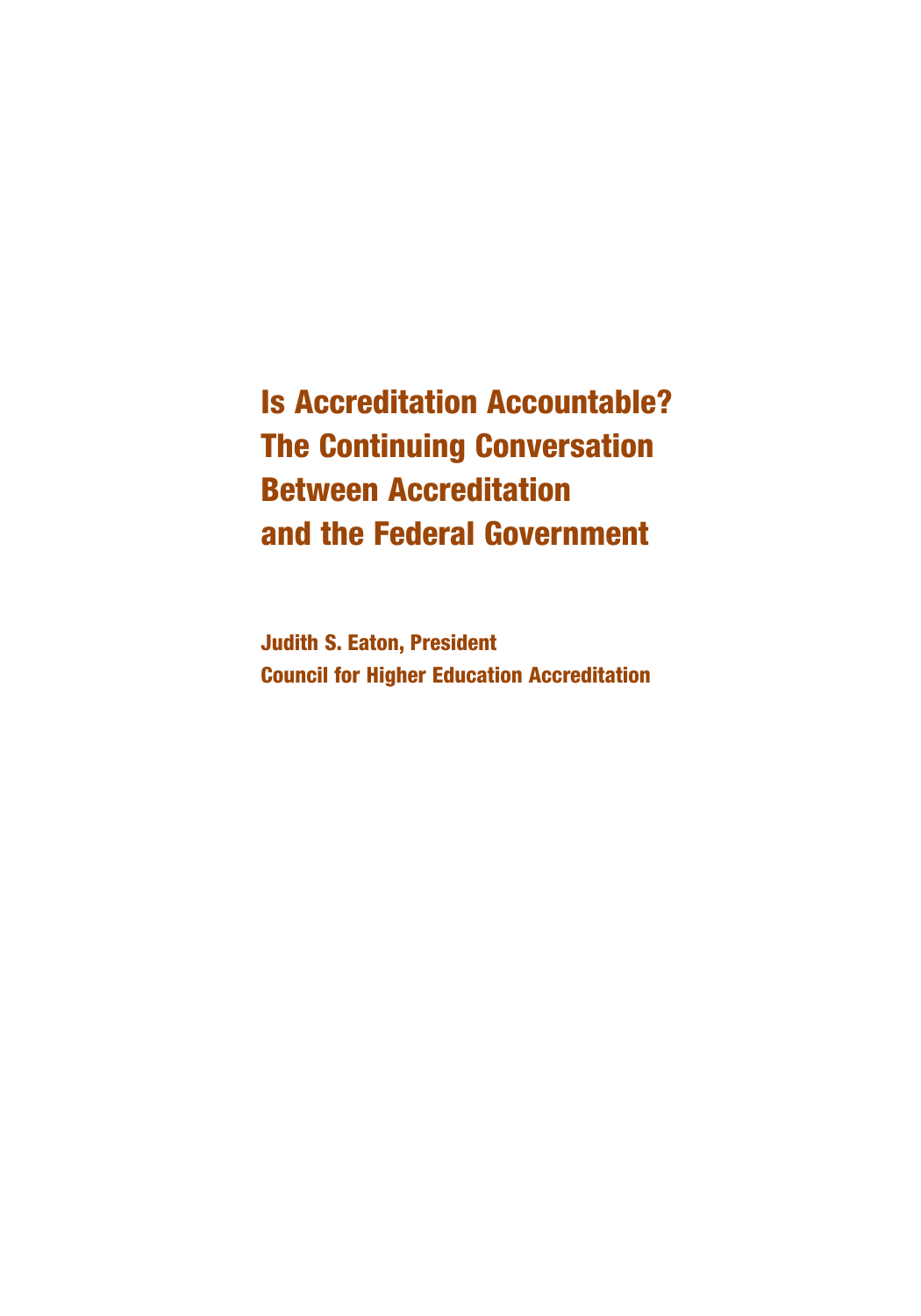# **TABLE OF CONTENTS**

| What Are the Current Federal Expectations of Accreditation and                                                                      |
|-------------------------------------------------------------------------------------------------------------------------------------|
| What Does Accreditation Do About Accountability Defined in Terms                                                                    |
| Summary: What Are the Major Similarities and Differences Between<br>Accreditation and the Federal Government About What Constitutes |
| Options for the Accrediting Community Responding to Calls for                                                                       |
|                                                                                                                                     |
|                                                                                                                                     |
|                                                                                                                                     |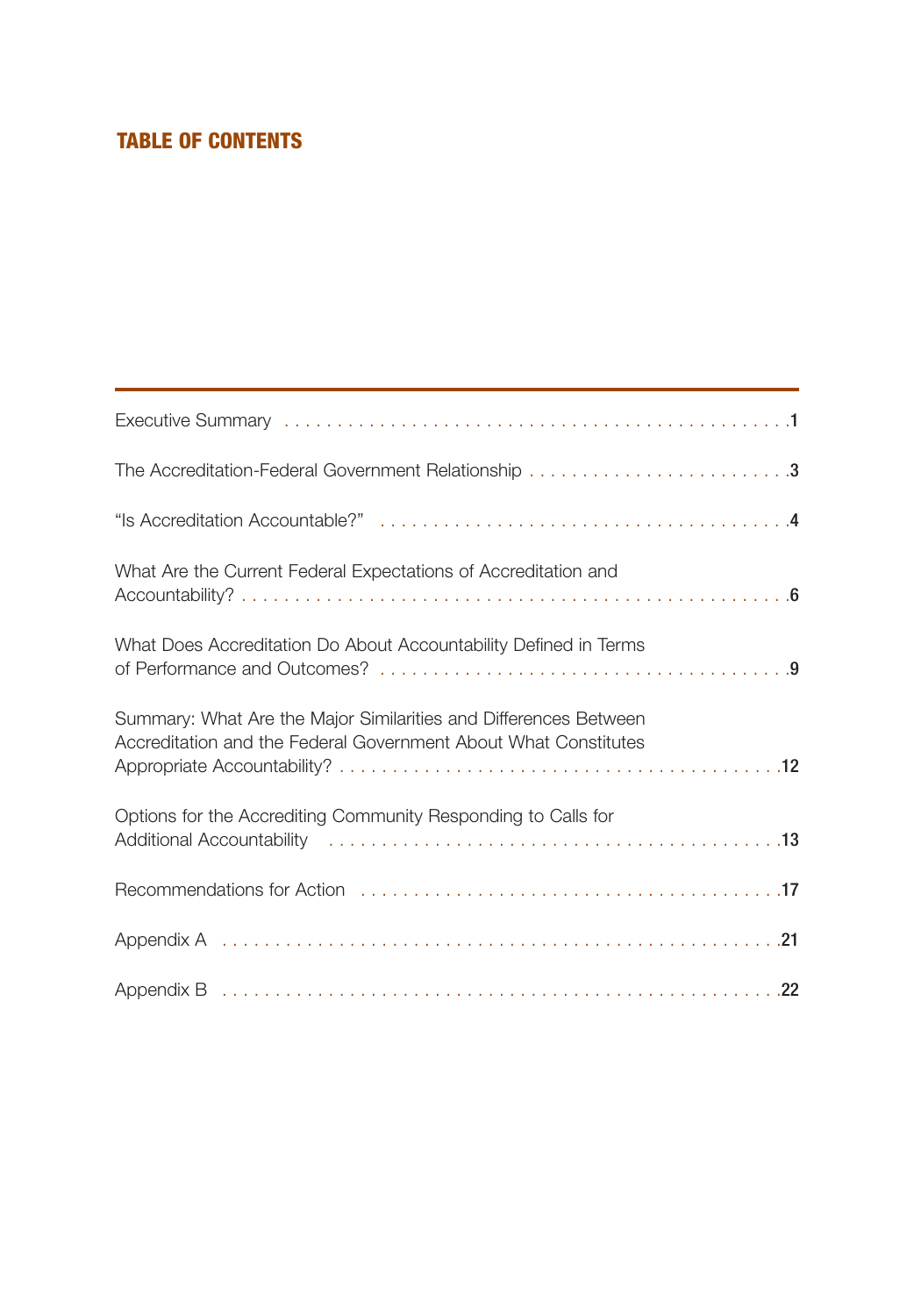# **Is Accreditation Accountable? The Continuing Conversation Between Accreditation and the Federal Government**

## **EXECUTIVE SUMMARY**

The federal government has relied on accreditation for the past 50 years to be<br>accountable for the academic quality of higher education institutions and pr<br>grams. This reliance, however, has been punctuated by considerable accountable for the academic quality of higher education institutions and programs. This reliance, however, has been punctuated by considerable debate and difference of opinion about whether the judgments about quality provided by accreditation meet the needs of students, government, and the public. This debate usually intensifies as we undertake, every five or six years, the reauthorization of the Higher Education Act (HEA). The current reauthorization, underway in 2003 and extending into 2004, may mark a period of extraordinary divide between accreditation and the federal government on the issue of accountability. Neither students nor government nor the public will be well-served by this circumstance. All would benefit from the accreditation community and the federal government coming to terms on this issue vital to sustaining the quality of higher education and assuring access to colleges and universities.

At this writing, some members of Congress and officials in the United States Department of Education (USDE) are seeking major changes in how accreditation addresses accountability. This paper describes some of the accountability expectations of those in government in relation to accreditation, especially accountability and evidence of institution and program performance and student learning outcomes. It contrasts these government expectations with the accountability expectations of some in higher education and accrediting organizations themselves.

The paper then examines four options that are being discussed in relation to these government calls for accountability in the context of the current reauthorization. One option offered by some in higher education is to do nothing on the assumption that, in relation to the current call for accountability, "this, too, shall pass." A second option is to affirm the value and effectiveness of current accreditation practice as adequate evidence of accountability.

A third option has been offered by a member of Congress and would separate accreditation from the HEA on the grounds that the differences between what accredi-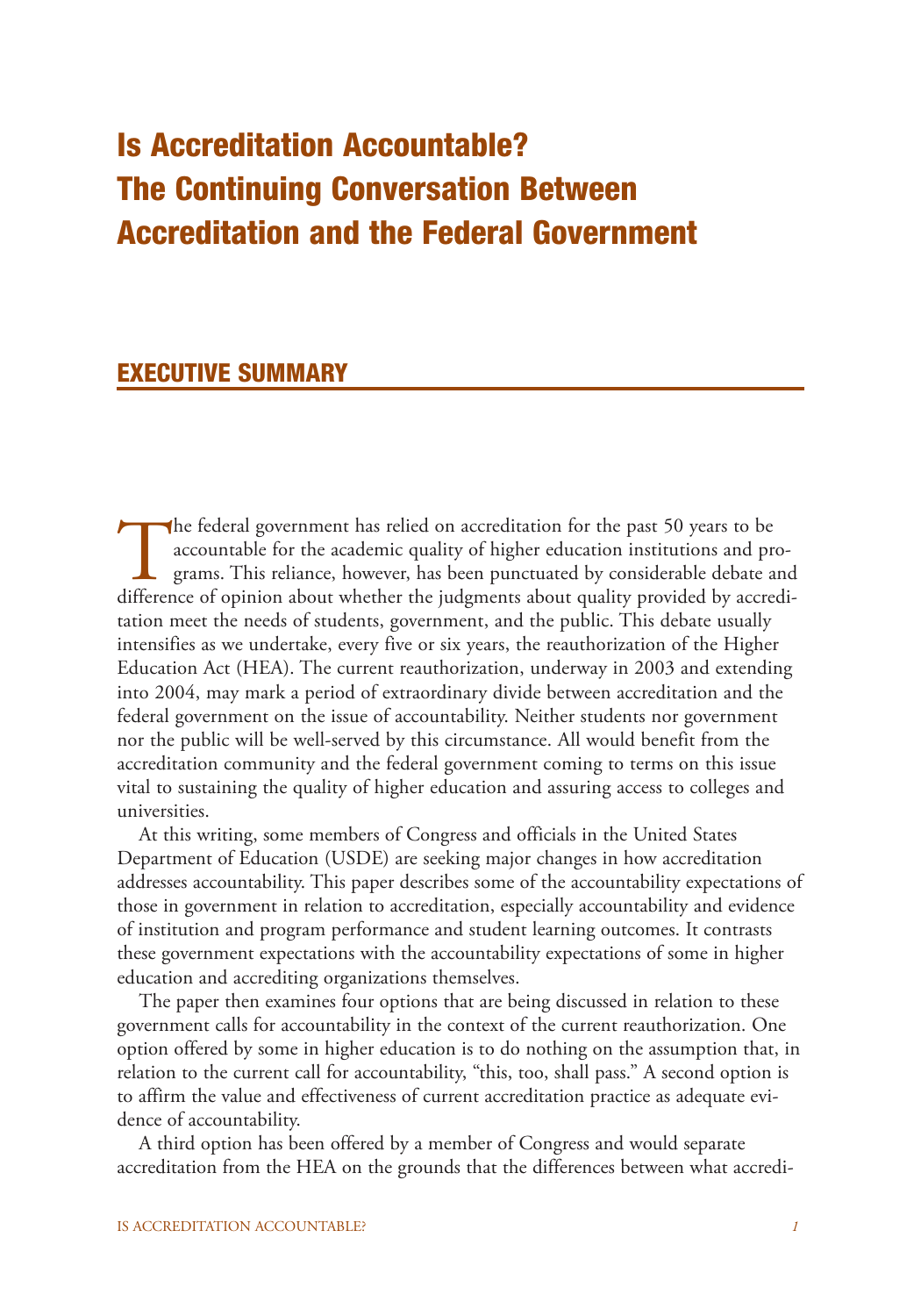#### **EXECUTIVE SUMMARY**

tation does and what government wants cannot be reconciled. A fourth option offered here seeks to bridge the divide that appears to exist between what government wants and what accreditation does by urging accrediting organizations and higher education to take steps to address the current accountability expectations in this reauthorization, but only in the context of the federal government acknowledging that these organizations and institutions (not government) have primary responsibility for judgments about academic quality, including institution and program performance and student learning outcomes.

At present, options 1 and 2 do not resonate with members of Congress. To the contrary, some federal officials view options 1 and 2 as evidence that these institutions and accrediting organizations are unresponsive in relation to government calls for accountability. Option 3, although of interest to a few members of Congress, is not seen as desirable by many in higher education and accreditation.

Option 4 (and attendant recommendations) is put forward for additional consideration because it embodies two key principles essential to effective change in accreditation and accountability. And, it does take some (but not all) steps in the direction of the accountability changes Congress is seeking from accreditation. Option 4 is an effort to assure that accrediting organizations, institutions, and programs take additional actions with regard to accountability (including institution and program performance and student learning outcomes) *and* seeks to assure that this accountability is carried out through the current decentralized structure of higher education in which institutions, programs, and accrediting organizations sustain full responsibility for academic quality rather than cede this important responsibility to the federal government. This option stresses that responsibility for defining academic quality remains with higher education and accreditation.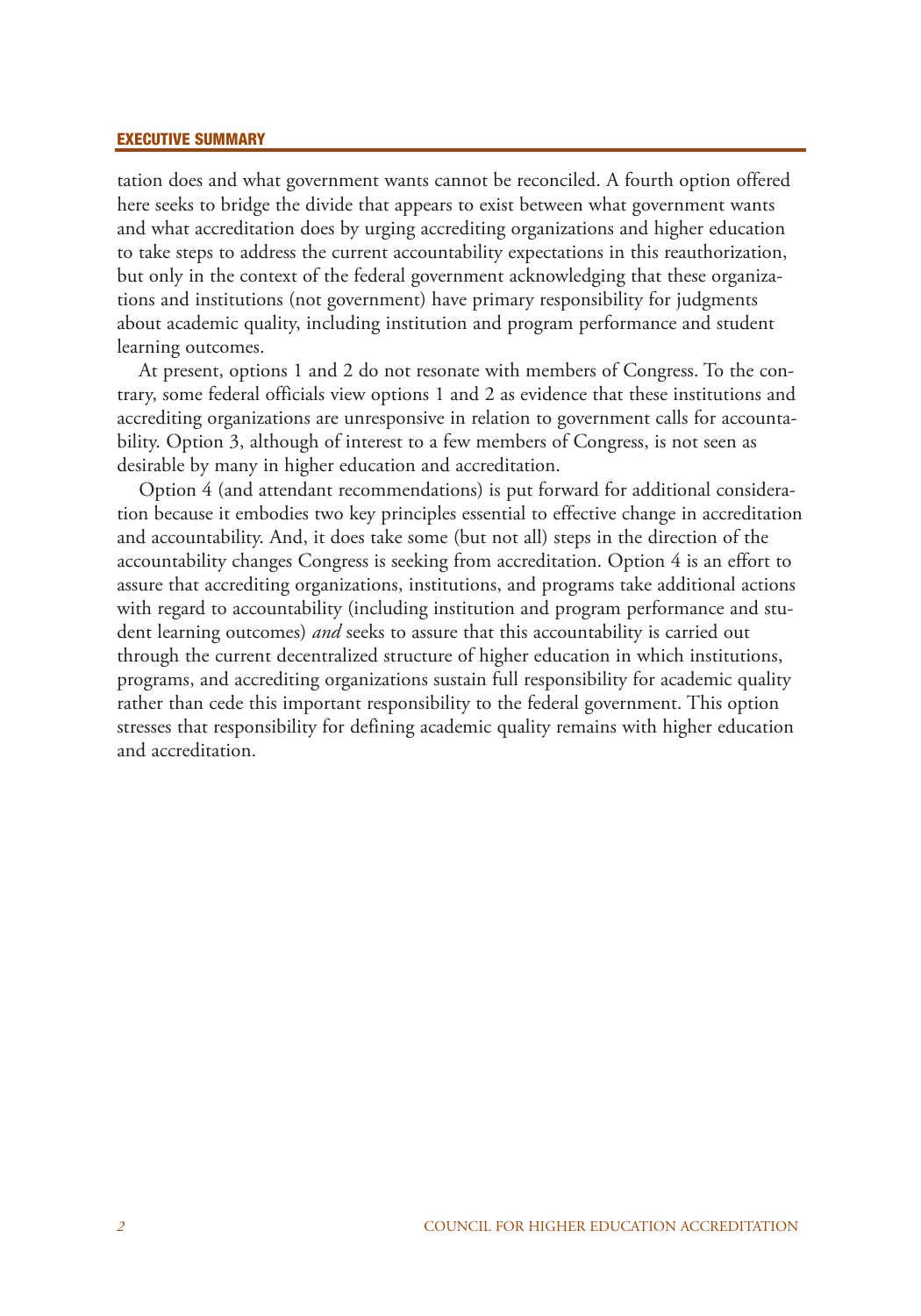#### **THE ACCREDITATION-FEDERAL GOVERNMENT RELATIONSHIP**

ccreditation is a process of self-regulation created by higher education institu-<br>tions and programs to assure and improve academic quality. This self-regulation<br>by institutions and programs to undertake self-studies. The tions and programs to assure and improve academic quality. This self-regulation typically involves standards developed by accrediting organizations that are used by institutions and programs to undertake self-studies. The accrediting organization then sends a team of peers to review the institution or program and, based on its standards, the accrediting organization makes a judgment about whether accredited status is achieved.

Accreditation is more than 100 years old in the United States and now involves 80 recognized accrediting organizations.\* The reach of accreditation is extensive, with more than 6,400 institutions and 18,700 programs holding accredited status in 2002.

Institutional accreditors (regional or national) review entire colleges and universities. These operations may be for-profit or nonprofit, degree-granting or nondegree-granting. Programmatic (specialized) accreditors review programs in specific fields such as law, medicine, or business.

The accreditation process became increasingly involved with the federal government during the second half of the 20th century. As demand for higher education expanded especially after the Second World War, the federal government also The reach of accreditation is extensive, with more than 6,400 institutions and 18,700 programs holding accredited status in 2002.

expanded its federal grant and loan programs to accommodate the growing number of students attending colleges and universities. In the course of this expansion, the federal government needed reliable information about the academic quality of institutions and programs and turned to accreditation for this purpose. A valuable public-private partnership emerged.

#### *Federal "Recognition"*

To confirm the reliability of the accreditors themselves, the federal government established a periodic review of these organizations (a process known as "recognition"). Federal recognition is based on standards the government has developed for this specific purpose. Recognition takes place under the aegis of the United States Department of Education (USDE) and its National Advisory Committee on Institutional Quality and Integrity (NACIQI). NACIQI reviews accrediting organizations at least every five years to determine whether the organizations meet specific standards for recognition. The standards, terms, and conditions for recognition are laid down in the Higher Education Act (HEA) in Title IV (Student Assistance), Part H (Program Integrity Triad). Established in 1965, HEA is the major federal legislation governing higher education. Current recognition standards may be found in Appendix A.

Accreditors that are "recognized" or acceptable to the federal government, in turn, review colleges, universities, and programs. Institutions and programs that meet the standards of the accrediting organization are eligible to participate in federal student aid

<sup>\*</sup>For a description of "recognized," please see next section.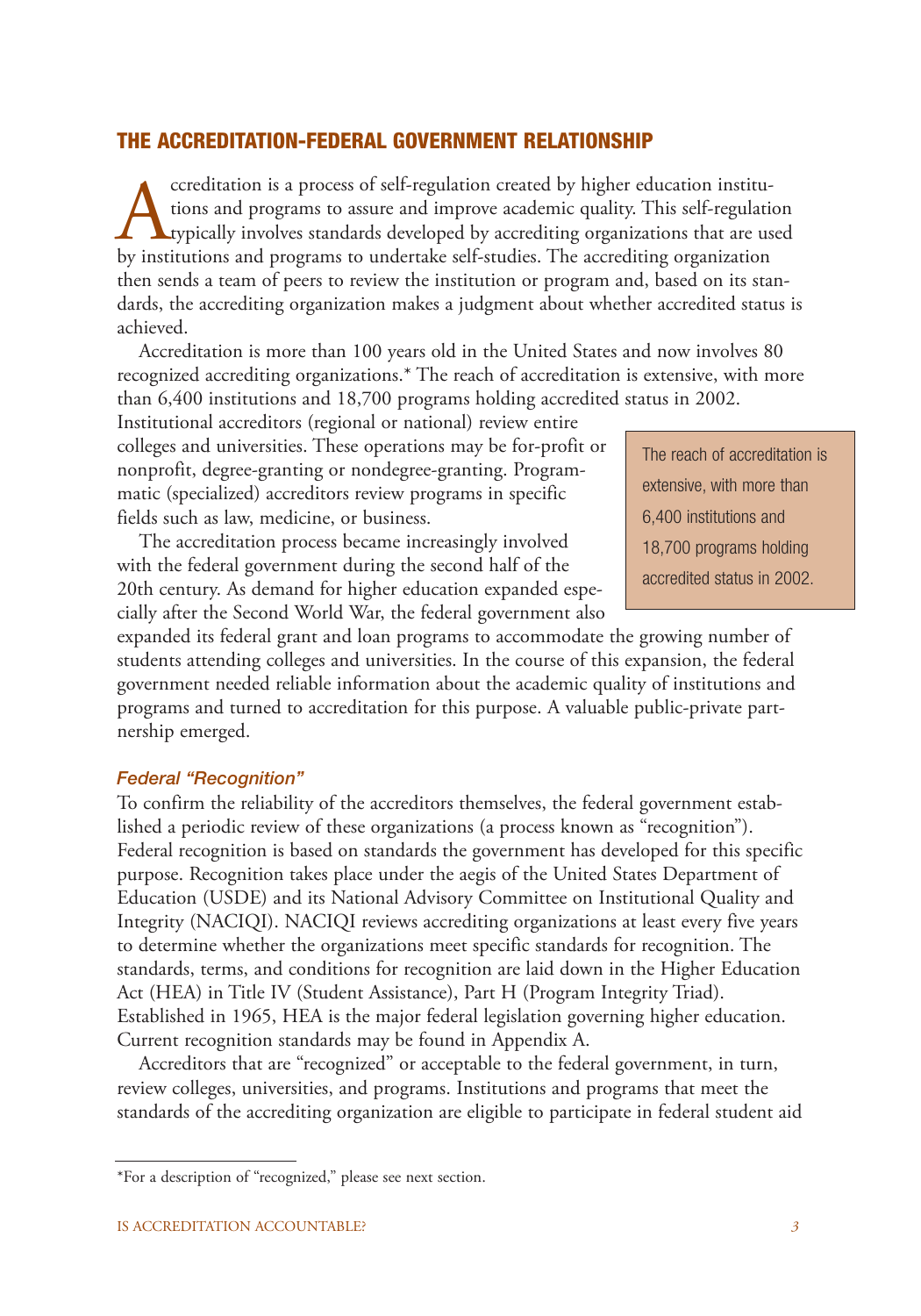"Is accreditation accountable?" has been a staple of conversation between the accreditation community and the federal government throughout the course of their 50-year relationship.

programs and students who enroll may apply for these grants and loans. Accreditors on which the government relies for this purpose are sometimes called "gatekeepers," referring to their role as portals or points of access to federal funds.

Federal recognition serves another purpose as well. Recognition standards and accompanying regulations can be used to influence accreditation to address any of a range of issues and concerns that the government may have–from the condition of physical plants to curriculum to finance. The process can be used to concentrate attention to some issues over others, e.g., student aid compliance as more important

than, e.g., facilities. Of greatest significance to higher education, government requirements placed on accreditors are quickly passed on to the institutions and programs they review.\*

## **"IS ACCREDITATION ACCOUNTABLE?"**

CCTs accreditation accountable?" has been a staple of conversation between the accreditation community and the federal government throughout the course of their 50-year relationship. These conversations tend to become more intense whenever HEA is to be reauthorized, a process that occurs every five or six years. The 1992 and 1998 reauthorizations provide important background to the reauthorization discussion in 2003 and 2004.\*\*

#### *1992 Reauthorization*

In the 1992 reauthorization, discussion of accreditation accountability focused especially on the role of accreditation in assuring that institutions and programs met administrative and fiscal responsibilities in relation to the federal student grant and loan programs contained in HEA. Accreditation was seen as a key means by which the federal government could improve the then-problematic fraud and abuse record associated with the use of student aid funds.

The 1992 reauthorization of HEA represented one of the most successful efforts to date on the part of the federal government to influence higher education through its recognition-based controls on accreditation. For the first time since 1952 (when the federal government began relying on accreditation for judgments about higher education quality), standards for federal scrutiny of accrediting organizations were built into HEA

<sup>\*</sup>Accrediting organizations may also be recognized by the Council for Higher Education Accreditation (CHEA), a nonprofit, nongovernmental higher education association that coordinates institutional and programmatic accreditation in the U.S.

<sup>\*\*</sup>Government expectations for accountability do not stop with accreditation. There are myriad other, additional ways outside accreditation that the federal government holds institutions and programs accountable in areas such as health and safety, civil rights, and administrative operation. There are also many federal reporting requirements that institutions and programs must meet, such as providing information for the Integrated Postsecondary Education System (IPEDS) and in response to Student Right to Know legislation.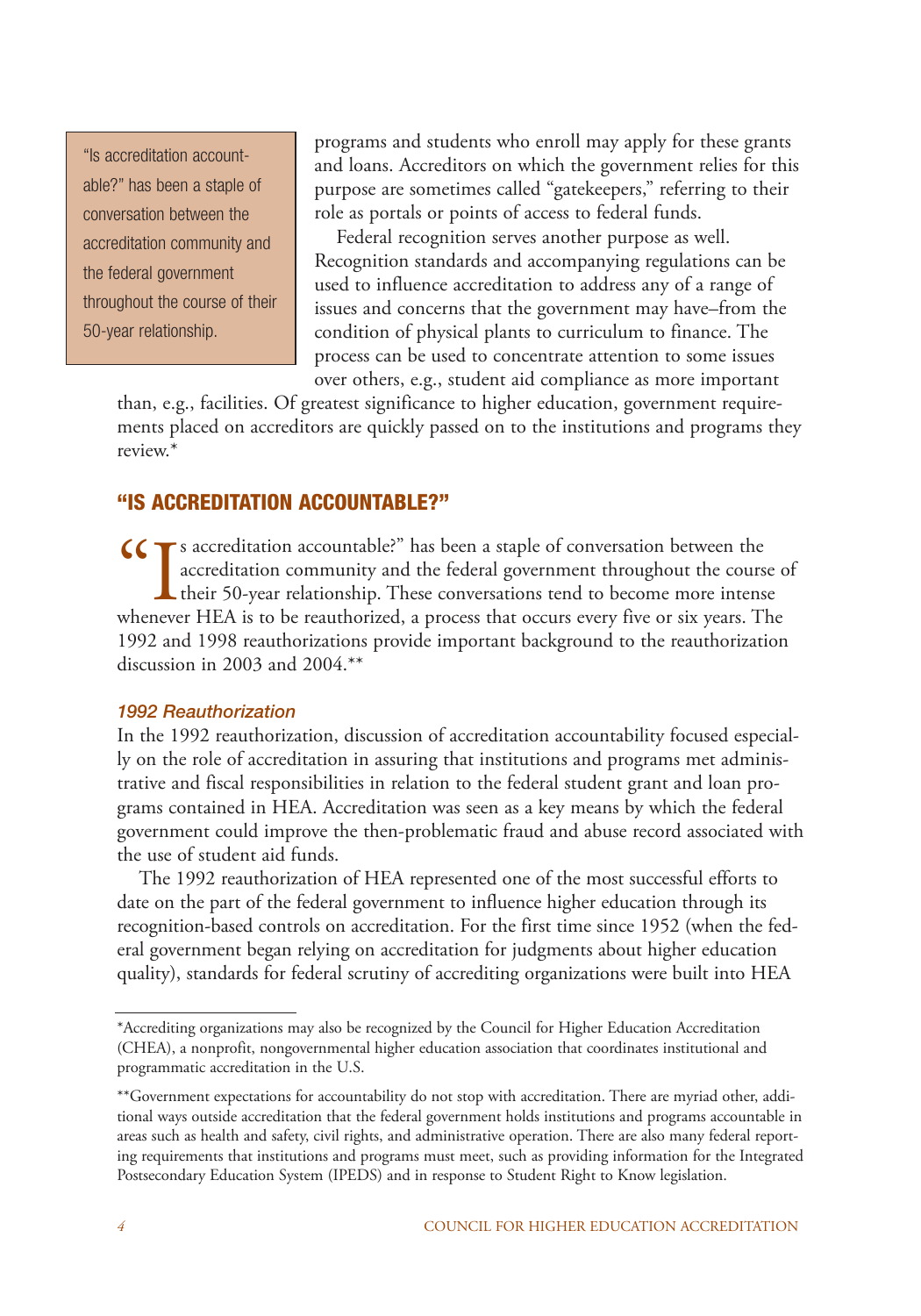itself. And, as a result of the 1992 reauthorization, accreditation found itself encumbered with a host of new obligations focused on institution and program compliance with student aid requirements–in addition to its obligation to assure academic quality.

#### *1998 Reauthorization*

In contrast, the 1998 conversation about accreditation and accountability was more muted. Considerable attention was focused on distance learning and its impact on access to higher education. In this context, the accountability conversation centered on how accreditation could sustain quality while at the same time preclude the likelihood of fraud and abuse.

After considering several proposed major expansions of federal control of accreditation, Congress decided to ease back. It affirmed federal dependency on private, voluntary accreditation and made minor revisions that actually reduced some requirements. Rather than enacting new standards to address distance learning, for example, the 1998 amendments said that current accreditation standards would include programs of distance learning.

This mood of restraint was even more notable when Congress repealed its 1992 provision in HEA for greater state oversight of institutions known as State Postsecondary Review Entities (SPRE). Under SPRE, states would receive federal funds to employ staff to review institutions, a provision highly objectionable to many colleges and universities. SPRE was never funded and draft regulations to implement the new provision were withdrawn after serious opposition was mounted against them. The 1998 repeal of SPRE demonstrated further restraint by Congress in expanding federal controls over higher education. In 2003, the pendulum may be swinging back. Congress appears to feel little constraint in adding requirements for institutions and accrediting organizations aimed at improving the public accountability of higher education.

The 1998 reauthorization of HEA also included a Distance Education Demonstration Program–an experiment in which select colleges and universities with considerable distance learning operations that were not ordinarily eligible for federal student aid funds could participate in Title IV. The program was an opportunity to test whether these institutions could use Title IV funds while both avoiding fraud and abuse problems and sustaining quality. The program required that accrediting organizations review the proposals submitted by institutions seeking to participate in the demonstration program and comment on measures to assure quality (CHEA, 1999).

The 1998 exchanges about accountability did sharpen a bit when the discussions turned to the role of accreditation and providing information about student learning outcomes. These discussions culminated in a reordering of the federal standards for recognition of accrediting organizations with the first standard calling on accrediting organizations to assess "…success with respect to student achievement in relation to its mission..." The intent of this reordering was a matter of some debate. Some members of NACIQI, for example, maintained that placing this standard first meant that student achievement was the most important factor to be addressed by accreditors. Others on the committee maintained that the reordering was not intended to give primacy to student achievement.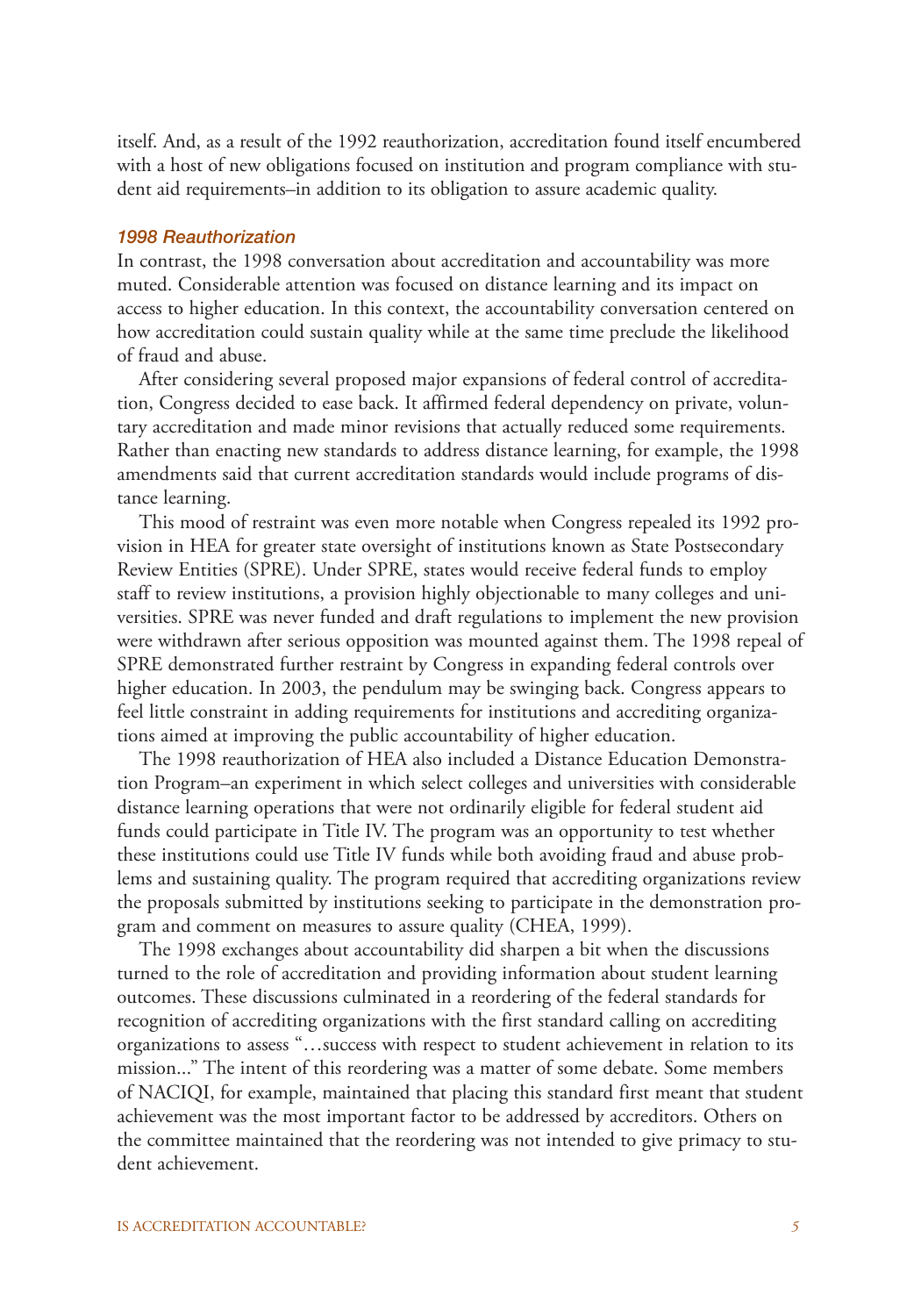In a crucial shift in thinking, federal officials have moved from "Accrediting organizations are accountable if they do a responsible job of carrying out reviews" to "Accrediting organizations are accountable if they do a responsible job of carrying out reviews and there is evidence that institutions and programs perform well and that students learn."

## **WHAT ARE THE CURRENT FEDERAL EXPECTATIONS OF ACCREDITATION AND ACCOUNTABILITY?**

Initially, accrediting organizations were considered<br>
"accountable" if they carried out their reviews in a man-<br>
ner the government considered to be responsible. In general, this meant that accrediting organizations examin nitially, accrediting organizations were considered "accountable" if they carried out their reviews in a manner the government considered to be responsible. In genareas required by USDE recognition standards (e.g., curriculum, student affairs, academic standards; see Appendix A) and carried out this examination in a consistent and fair manner as also required by the standards. For the most part, the standards required accreditors to examine the resources and processes of institutions and programs. "Resources" refers to essentials such as adequate financing, a credentialed faculty, and appropriate technology support. "Processes" refers to,

e.g., assessment procedures and faculty evaluation. Neither the federal government nor accreditors gave primary attention to performance and outcomes at this time.

More recently, however, expectations of accrediting organizations have expanded. Federal officials now also want evidence about how well institutions and programs perform and how well students learn in order that accreditation be considered "accountable." This evidence might be supplied either by the accrediting organizations or by the institutions and programs they accredit. In a crucial shift in thinking, federal officials have moved from "Accrediting organizations are accountable if they do a responsible job of carrying out reviews" to "Accrediting organizations are accountable if they do a responsible job of carrying out reviews *and there is evidence that institutions and programs perform well and that students learn."*

"Performance" refers to the results of the efforts put forth by an institution or program such as graduation, transfer, achievement of other educational goals, or entry to graduate school. "Student learning outcomes" are the knowledge, skills, and abilities that a student has attained as a result of engagement in a particular set of higher education experiences.

Accreditation's capacity to produce this evidence of performance and outcomes has been an early focus of the federal government in the current accountability conversation. "Performance" refers to the results of the efforts put forth by an institution or program such as graduation, transfer, achievement of other educational goals, or entry to graduate school. "Student learning outcomes" are the knowledge, skills, and abilities that a student has attained as a result of engagement in a particular set of higher education experiences. The federal government expects that accreditation will provide–or cause institutions and programs to provide–evidence to answer questions such as, "What do higher education institutions and programs accomplish?" and "What happens to the students who enroll in these institutions and programs?"

Some in the federal government have also raised important issues about the use of this evidence. These officials have discussed establishing national standards of performance and outcomes for all institutions and programs. Others have talked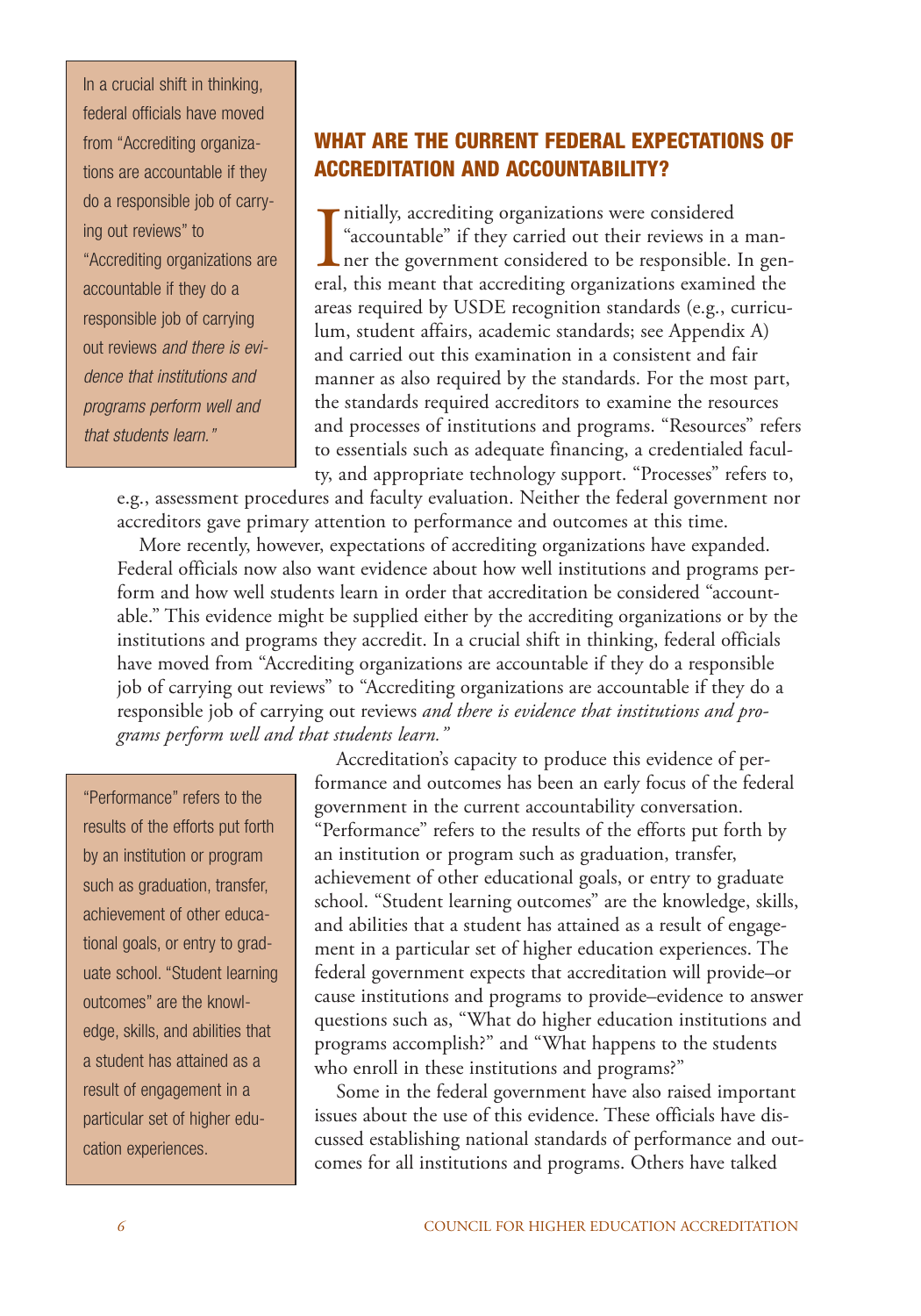about developing ranking systems or other vehicles by which to compare institutions and compare programs. There is discussion, for example, about "institutional report cards" and a "National Report" from the U.S. Secretary of Education on the effectiveness of institutions and programs. Federal officials are well aware that similar evidence of performance and outcomes in the areas of graduation, persistence, and job placement can readily be used to make comparisons among institutions or among programs. These comparisons can provide a

Given the extent of federal investment, it is reasonable for the federal government to expect accreditation and all of higher education to be accountable for its performance, including what students learn.

basis for judgments for, e.g., awarding federal funds or other government decisions. In many ways, this current conversation about accountability reflects the confluence of three circumstances. First, it is a reflection of a significant extension of federal control over accreditation created by the 1992 reauthorization. Second, it is a continuation of the student learning outcomes discussion of 1998. Third, the conversation affirms the current administration's desire to carry the accountability discussion associated with reauthorization of the Elementary and Secondary Education Act (ESEA) in 2001 into higher education reauthorization. ESEA is the federal legislation governing elementary and secondary education and its 2001 reauthorization ("No Child Left Behind") is especially characterized by its emphasis on accountability for results through national standards and "high stakes" testing. If the federal government can demand–and obtain–accountability mechanisms of this sort for elementary and secondary school efforts, why not for colleges and universities?

#### *Reasons for Saying "Yes, the Federal Government Should Hold Accreditation Accountable for Evidence of Performance and Outcomes."*

*Should* the federal government hold accreditation accountable for evidence of institution and program performance and student learning outcomes? A number of significant reasons for saying "yes" are offered by various government officials in the executive and legislative branches. While there is no consensus here and opinions vary greatly, some general themes have emerged.

The *first* reason for saying yes is financial: in 2002, the federal government provided approximately \$69 billion in student grants and loans through HEA (Hartle et al, 2003). Given the extent of federal investment, it is reasonable for the federal government to expect accreditation and all of higher education to be accountable for its performance, including what students learn.

A *second* reason for saying yes is tied to the federal government's expectation that accreditation, if it is a viable and vital form of self-regulation, should do a more effective job of routinely providing (or causing institutions and programs to provide) more information about performance and outcomes than is now available. If accreditation cannot, at the very least, take responsibility for making this evidence available or working with institutions and programs to make this evidence available, ask some officials, what is its value?

Some in government are quite critical of some accrediting organizations in this regard, maintaining that accreditation is willing to provide information about many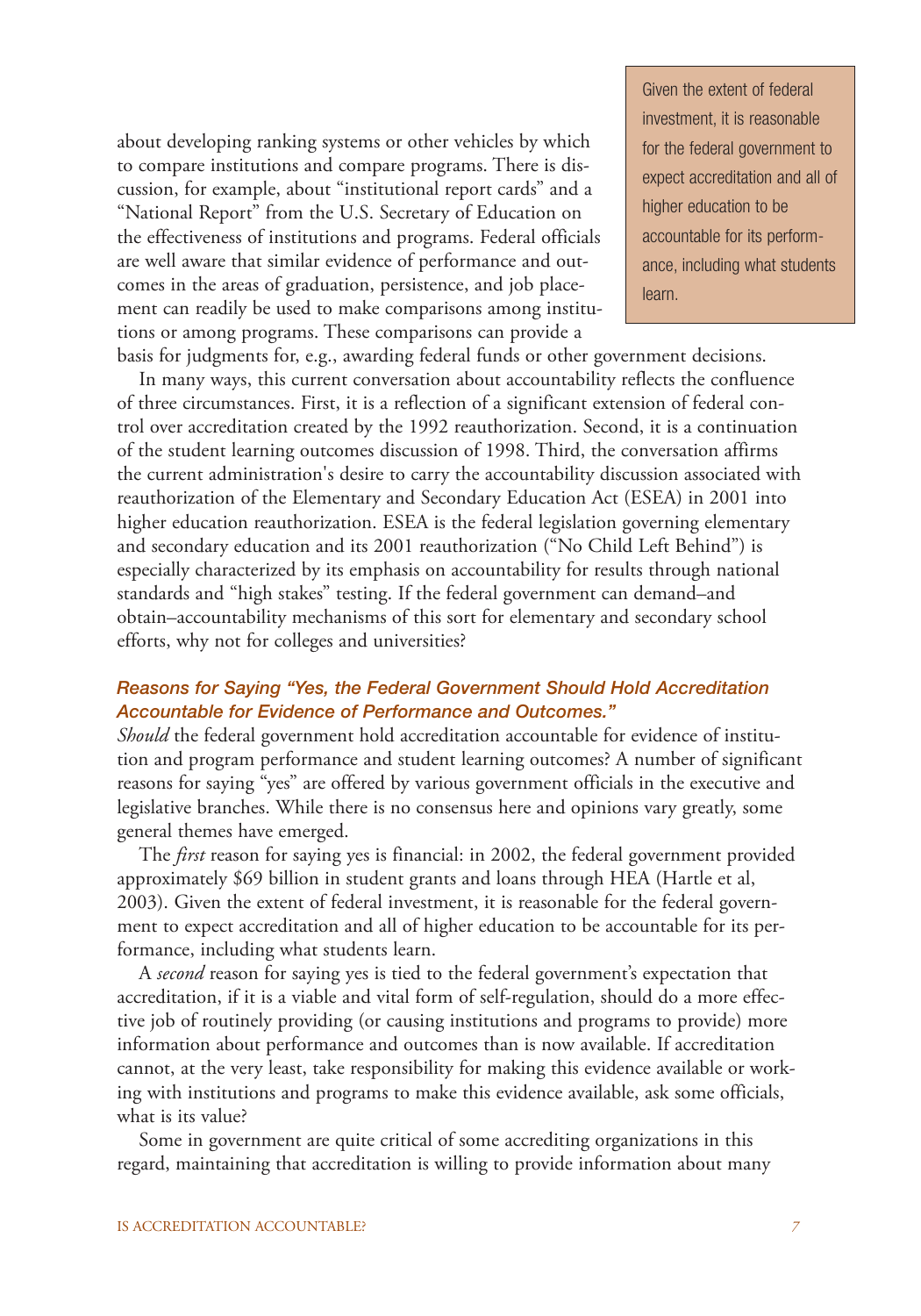Both concern for protecting students and the public and for making more information about performance and outcomes available to the public (as described above) have resulted in some government officials pressing accrediting organizations in the direction of greater openness.

features of colleges and universities, such as governance and organizational structure, yet displays some reluctance to obtain and share information about institution and program performance and provide evidence that students have learned. These critics acknowledge that information about the operation and organization of institutions and programs is useful. They object to what they take to be the extensive reliance of accreditation on these features of higher education at what they believe is the price of adequate attention to performance and outcomes.

The *third* reason offered by the federal government is that by holding accreditation accountable for performance and

outcomes, federal officials are carrying out such key responsibilities as protecting students and the public. These officials reason that there needs to be some mechanism for sorting quality institutions and programs from dubious higher education operations. Institutions and programs that produce results need to be sorted from those that do not. These officials also reason that accreditation, as the primary source of external quality assurance, should provide the assistance needed to make these determinations.

This sorting for quality has become even more complex of late, with a growing number of new providers of higher education (e.g., corporations), expansion of higher education offerings through distance learning, and increased interest in international higher education. This growth in the diversity of the type and range of higher education offerings makes it all the more important that accreditation provide this evidence about performance and outcomes, assisting students and the public to make sound decisions about education.

In this context, some in government are also urging accrediting organizations to provide more information to the public about both the results of accreditation reviews (whether an institution or program achieves accreditation) and the basis for these accreditation decisions. Both concern for protecting students and the public and for making more information about performance and outcomes available to the public (as described above) has resulted in some government officials pressing accrediting organizations in the direction of greater openness.

A *fourth* reason put forward from the federal government has to do with the increasing centrality of higher education in our society. Higher education now affects a significant majority of the population, with 63 percent of high school completers enrolling in some form of postsecondary education immediately following graduation in 2000 (USDE, 2002). Society has come to view higher education as not only desirable, but also as a necessity for economic and social well-being. And, recent data from the United States Census Bureau confirms this view. The higher the level of degree attainment, the greater the level of earnings for full-time, full-year workers. Ph.D. recipients earn, on average, \$89,400 per year while associate degree recipients earn \$38,200 and high school dropouts earn \$23,400 (HENA, 2002). In an environment of higher educationas-necessity, evidence that can be provided from accreditation about institution and program performance and student learning outcomes is critical.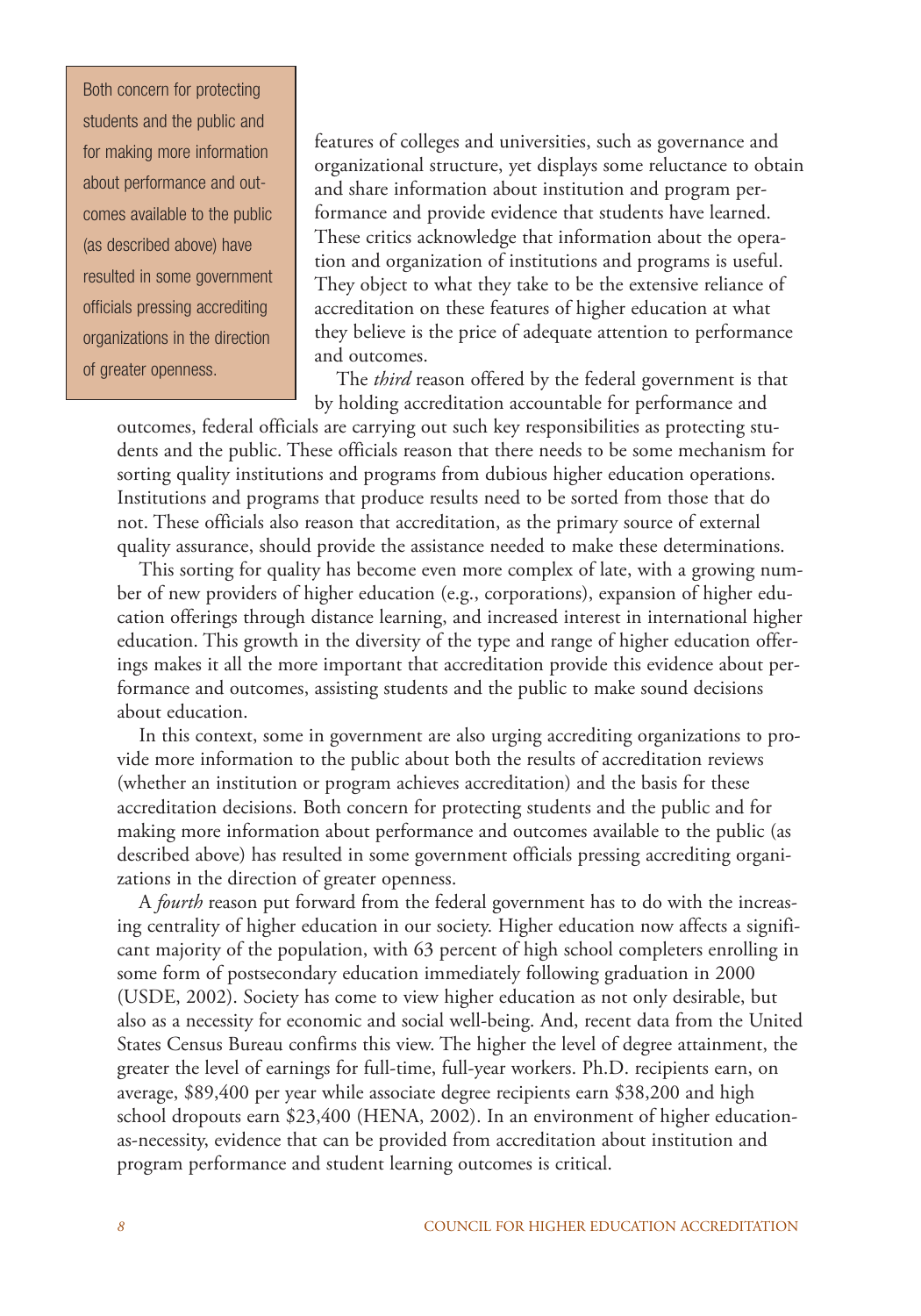Various federal officials, then, believe they offer strong reasons on which to base demands for evidence of institution and program performance and student learning outcomes from accreditation. These reasons center on the significant public expenditure for higher education, the obligation that accreditation has to provide information to the public about academic quality, the federal obligation to protect students and the public from dubious providers of higher education in an environment marked by an increasing number of sources and delivery systems for higher education, and the extent to which higher education degrees have become entry credentials for many valuable jobs.

## **WHAT DOES ACCREDITATION DO ABOUT ACCOUNTABILITY DEFINED IN TERMS OF PERFORMANCE AND OUTCOMES?**

creditors–and the institutions and programs they review–are quite responsive to<br>the public and government interest in accountability as they engage the reautho-<br>rization of HEA. They point, with justification, to their suc the public and government interest in accountability as they engage the reauthorization of HEA. They point, with justification, to their success in meeting federal recognition standards to date. And, they remind us that these standards have focused primarily on an examination of resources and processes that was carried out in a procedurally correct manner.

At present, different types of accreditors collect varying types of evidence of quality as they carry out accreditation reviews. Regional (institutional) accreditors that review primarily degree-granting, nonprofit operations rely heavily on the resources and processes of these operations to make judgments about quality. The review of processes includes significant attention to the various means used by institutions to evaluate student learning (e.g., assessment). Regional accreditors report that they currently review evidence of institutional performance and are beginning to collect direct evidence of student learning outcomes as part of their judgments about quality or accredited status.

National (institutional) accrediting organizations that review large numbers of forprofit operations (degree or nondegree) also rely on resources and processes. In addition, they provide quantitative evidence of institutional performance and student learning outcomes and annually report, e.g., completion rates, job placement rates, and pass rates on licensing examinations. And, these accreditors must verify the student learning outcomes data they collect.

Specialized (programmatic) accreditors provide information about resources and processes. They also amass a good amount of information about student learning outcomes, especially in relation to the requirements of a particular profession. Approximately 85 percent of recognized accreditors report that they give significant weight to evidence of student learning outcomes or competencies in their judgments about quality (CHEA, 2002). This evidence is often augmented by state licensure examinations that also require demonstration of competencies in many fields such as nursing, medicine, or law.

Some accreditors, especially those that review primarily nonprofit institutions and programs, voice concern about the crucial shift in federal expectations from "accreditation reviews are carried out in a responsible manner" to "accreditation reviews are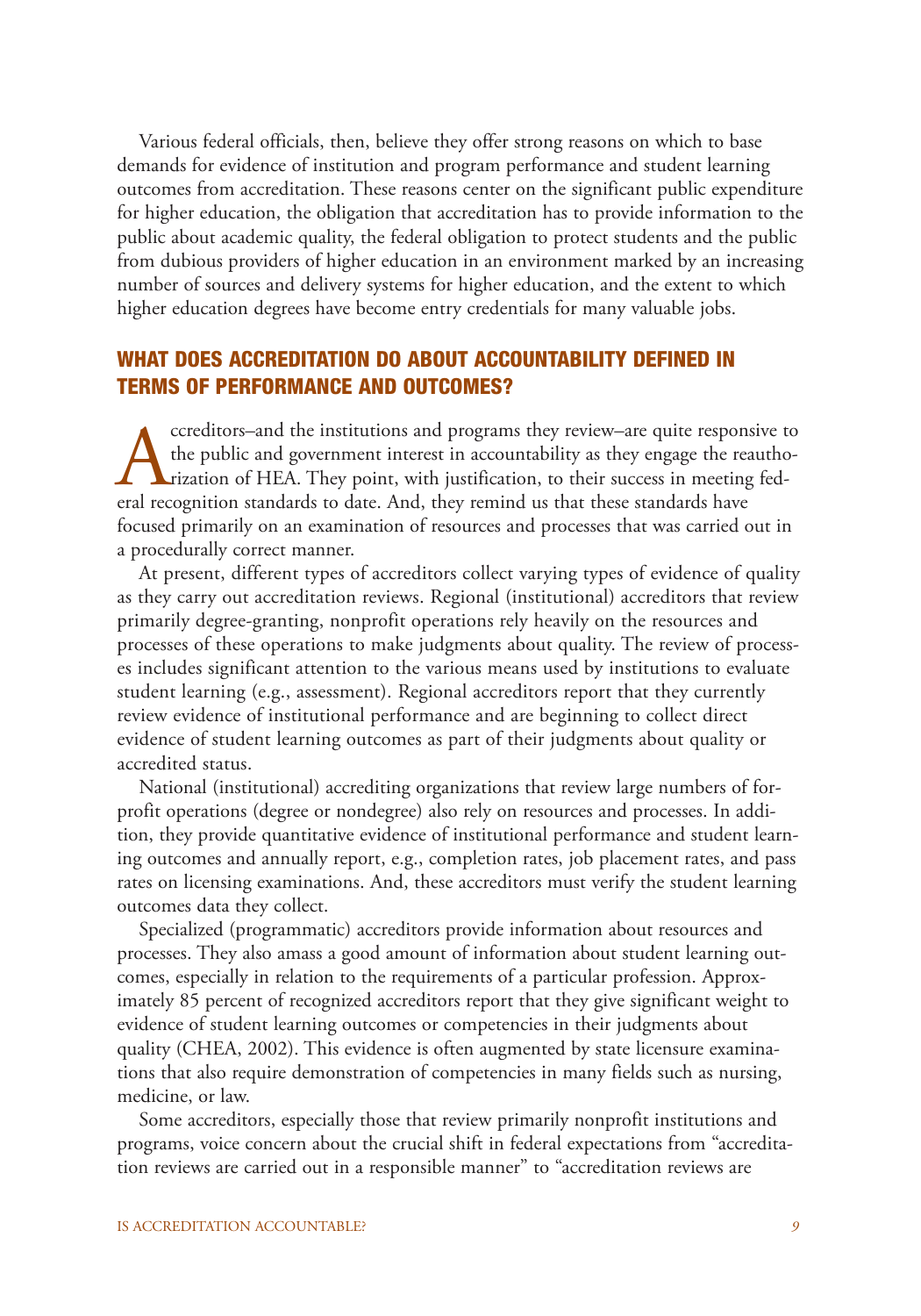carried out in a responsible manner *and there is evidence that institutions and programs perform well and that students learn* (above, p. 6)*"* To these accreditors, this shift involves too heavy a reliance on evidence of performance and outcomes in contrast to relying on the recognition standards that have been, as indicated above, primarily focused on resources and processes. These accreditors also have some concerns that this type of evidence might be used to develop a template for standards of quality that may be inappropriate to higher education, e.g., narrowly tailored quantitative measures that cannot encompass the complexity of the higher education experience.

#### *Reasons to Say, "Wait, Accreditation Should Challenge a Primary Reliance on Performance and Outcomes."*

Various accreditors offer different points of view about accreditation accountability and there is little consensus to date about the role of evidence of performance and outcomes in their respective judgments about quality. Here, too, however, several themes have emerged. Many accreditors wish to sustain their flexibility and remain free to choose among various types of evidence that may be available. This is especially important to the eight regional accreditors who review a quite diverse collection of often complex institutions. Because of this need for flexibility, accreditors offer a number of important reasons to challenge a government movement toward primary reliance on evidence mainly of institution and program performance and student learning outcomes.

The *first* reason offered by some accreditors is that accreditation is already accountable when providing evidence about the resources and processes necessary for institution and program quality. Information about resources and processes, in the eyes of a number of accreditors, has historically met government expectations of accountability. And, while accrediting organizations also rely on performance and outcomes, they point out that this should not be done at the price of attention to resources and processes. Individual accrediting organizations, working with institutions and programs, rely on a mix of information (resources, processes, performance, and outcomes) to constitute viable evidence of accountability.

The *second* reason for challenge offered by accreditation is based on the incompatibility between the evidence of performance and outcomes that is being sought by the federal government and the particular nature of the higher education experience. Higher education, especially education leading to a degree, is an experience that involves the individual student, other students, faculty, and others in a campus environment. To attempt to capture this experience by attention only to a short list of performance indicators and outcomes would be, at best, incomplete. In addition, there are results of an educational experience that may not be known for years and are not readily discernable. When, for example, have students achieved general education skills? When, if ever, is education in the liberal arts complete? Can we really "measure" such things as the capacity for independent intellectual inquiry or analytic resourcefulness?

The incompatibility concern is exacerbated by the unavailability of appropriate tools to adequately describe the higher education experience using the language of performance and outcomes. The history of student learning outcomes makes it clear that indicators that have been developed to date are primarily quantitative in nature. Many in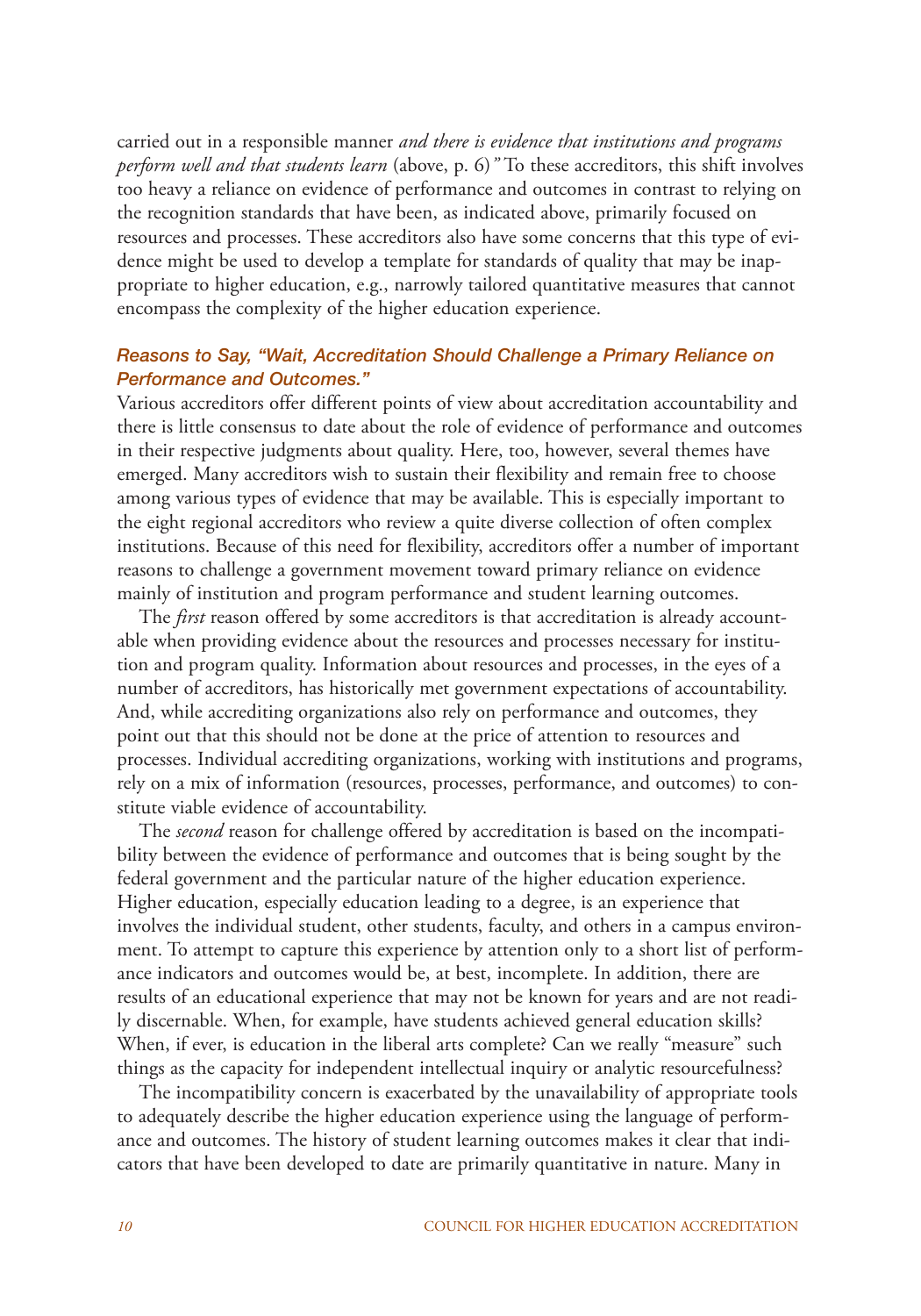higher education argue that quantitative indicators may be appropriate for some vocational training areas, but not for the complexity of a comprehensive undergraduate experience for many students. Quantitative indicators may be useful to determine skills in word processing, for example, but not to determine skills in painting or history.

A *third* reason offered by some accreditors speaks to preserving institution and program autonomy, the long and successful tradition of mission-driven and decentralized institution- and program-based responsibility for academic matters such as academic standards, curriculum, and faculty. This autonomy has helped to produce a diversity that many in higher education–and government–believe has been essential to a college and university system that is routinely described as "the best in the world."

Accreditors express concern that addressing accountability primarily through evidence of performance and outcomes can lead, intentionally or unintentionally, to the establishment of a single template for the quality of higher education institutions and programs, thereby eroding diversity. A single template (e.g., for curriculum or faculty)

could encourage uniformity among institutions and programs at the price of the diversity of higher education and the rich array of types of institutions and, thus, opportunities for students.

A *fourth* reason from accreditation has to do with reluctance to replace the longstanding accreditation-federal government partnership with what is perceived to be an unequal relationship in which systematic government dominance and intrusion would likely prevail. During the past 50 years, accreditation and the federal government alike have presented themselves as working partners as distinct from accreditation simply reacting to government dictate, assuming a subordinate role or being treated as an "arm of the government." Some who oppose greater emphasis on institutional performance and student learning outcomes are, in part, reacting to what

When, for example, have students achieved general education skills? When, if ever, is education in the liberal arts complete? Can we really "measure" such things as the capacity for independent intellectual inquiry or analytic resourcefulness?

they believe is government telling higher education how it must operate, thereby violating that partnership. They further believe that yielding to government in this sphere encourages a continuing rise in government intrusion in other areas. And, they believe that accepting government intrusion means a diminution of the viability of higher education.

In sum, accreditation relies on a mix of evidence about the resources and processes as well as the performance and outcomes of institutions and programs when making accreditation judgments. While evidence of institutional performance and student learning outcomes may be useful, it is not the only evidence that is needed. Indeed, accreditors point out that developing and using such evidence, especially at the institutional level, may simply not be feasible. Accreditors also maintain that relying heavily on performance and outcomes would undermine the autonomy and diversity of higher education that has produced its great success. Finally, accreditors want to sustain a working partnership with government.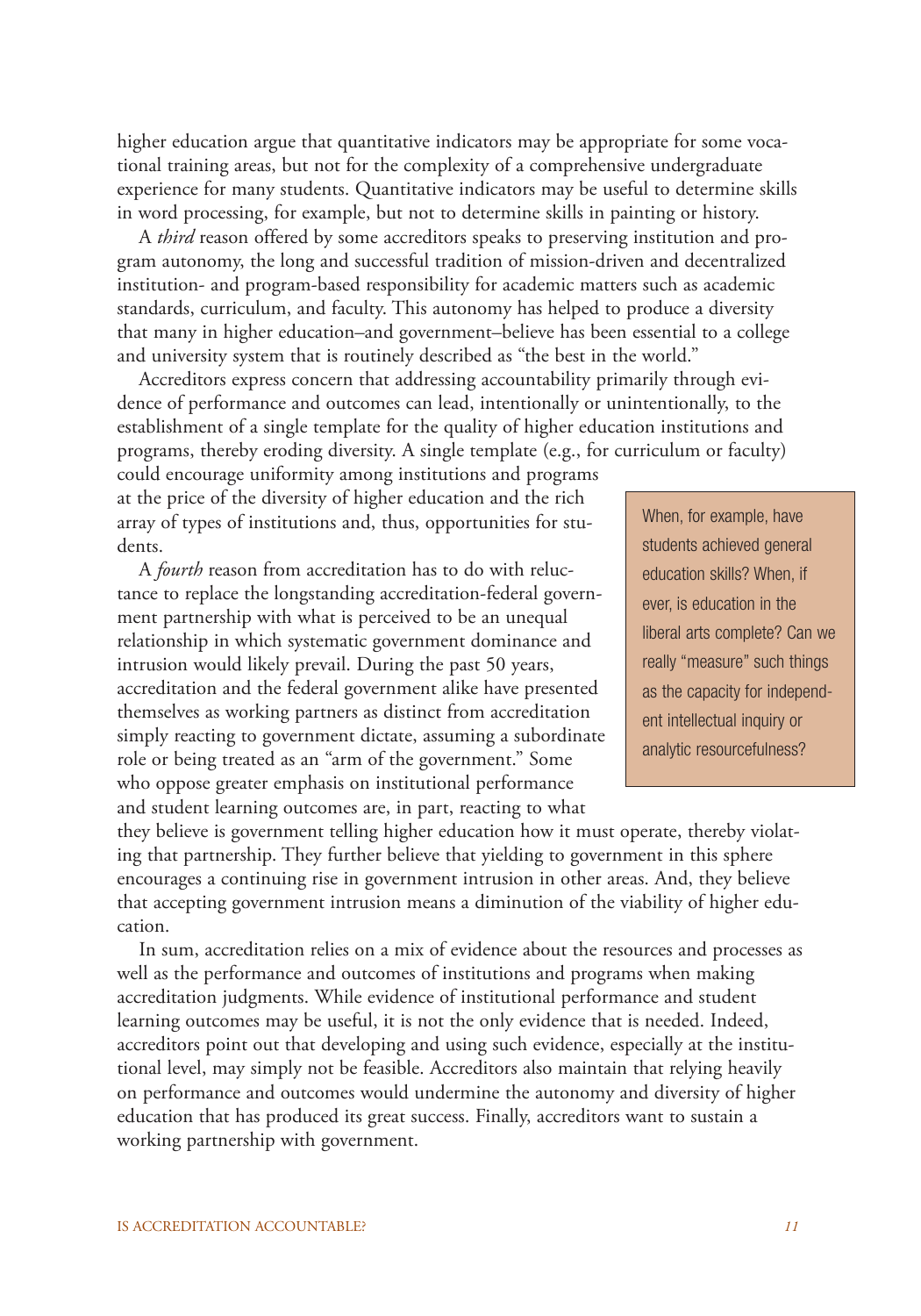## **SUMMARY: WHAT ARE THE MAJOR SIMILARITIES AND DIFFERENCES BETWEEN ACCREDITATION AND THE FEDERAL GOVERNMENT ABOUT WHAT CONSTITUTES APPROPRIATE ACCOUNTABILITY?**

In the current accountability conversation, both accreditors and the federal government tend to agree on three issues:

- It is essential that accreditation be accountable to higher education, students, and the society.
- This accountability is achieved by developing and using evidence of the effectiveness of institutions and programs.
- This evidence of effectiveness is a mix of information about resources, processes, institution and program performance, and student learning outcomes.

On the other hand, a number of accreditors and some officials in the federal government tend to disagree on two issues:

### *The Relative Importance of Various Types of Evidence*

- To many in the accrediting community, all of the four types of evidence mentioned above are important for accreditation judgments: evidence of resources, processes, institution and program performance, and student learning outcomes. In this context, accreditors question the extent to which evidence of performance and outcomes can be fully enough developed and applied to render evidence about resources and processes significantly less important.
- To many in the federal government at this time, two types of evidence–institution and program performance and student learning outcomes–are becoming dominant in the quest for accountability. Evidence of resources and processes is playing a lesser role.

## *Locating Fundamental Responsibility for Evidence of Performance and Outcomes with Institutions and Programs*

- To many in the accrediting community, it is essential to preserve the authority and responsibility of institutions and programs in decisions about academic matters such as standards, curriculum, and faculty. Development of evidence of performance and outcomes, to the extent that it can be done well, must take place in the context of institution- or program-based judgments in these areas.
- To many in the federal government, reducing reliance on institution- or programbased judgments may be acceptable–if this will yield additional information about comparability and national expectations with regard to institution and program performance and student learning outcomes. Information about comparability and relationships of institutions and programs to national expectations is viewed as further aiding students and the public to make good decisions about attending a college or university or enrolling in a specific program area.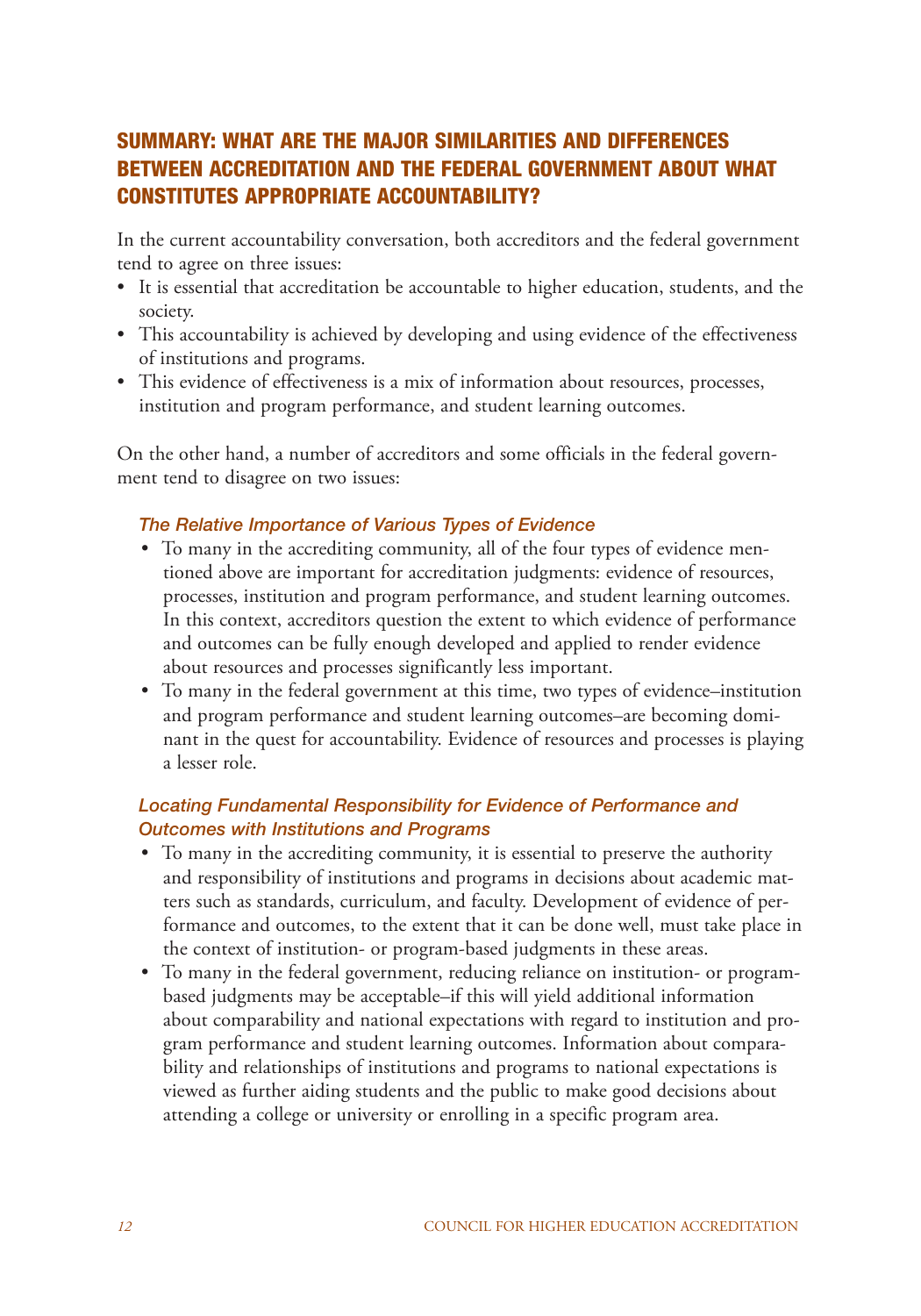## **OPTIONS FOR THE ACCREDITING COMMUNITY RESPONDING TO CALLS FOR ADDITIONAL ACCOUNTABILITY**

s the most recent accreditation–federal government<br>conversation is proceeding, four options are being conversation to government calls for additional<br>accountability from accreditation. Some of these options conversation is proceeding, four options are being discussed to respond to government calls for additional accountability from accreditation. Some of these options emerge from the deliberations within accreditation and higher education; one emerges from the Congress.

One option put forward is to do nothing based on a belief that current government accountability demands are likely not to be realized and, thus, need not command attention. Another option is to make the case that accreditation in its current form is indeed accountable–albeit in ways that vary from what some in government are seeking. Some in Congress and USDE take the offering of these two options as evidence that neither higher education nor accrediting organizations wish to be fully responsive to the accountability concerns that government has expressed. In this context, these options appear unlikely to succeed and could run the risk of triggering significant additional statutory or regulatory attention to academic quality during this reauthorization.

Options for Responding to Calls for Additional Accountability

- Do nothing-"This, too, shall pass"
- Reaffirm the effectiveness and value of accreditation
- End the accreditationfederal government partnership
- Bridge the divide between accreditation and government

A third option, decoupling accreditation from Title IV, has been offered through Congress and would likely assure that government, in some form or another, would replace accreditation by attempting a major federal or state role in academic quality review for the future. At present, this option is resisted in the higher education and accreditation communities, and there appears to be limited interest in this option in the Congress.

A fourth option (and attendant recommendations) is offered here in the hope of bridging the divide between accreditation and government and preserving the accreditation–federal government partnership such that it remains mutually beneficial. This option does move part way (but not fully) in the direction sought by Congress and USDE by including a commitment to additional accountability. Option 4 also embraces a fundamental principle about locating responsibility for academic quality in institutions and programs and relying on accreditation to assure that quality expectations are met. This option stresses that defining and assuring academic quality is best served through the higher education establishment, not through federal government control.

#### *Option 1: Doing Nothing Because "This Too Shall Pass"*

One option is to do nothing about the current pressure for accountability in this reauthorization, based on the belief that further federal government efforts to obtain evidence of institution and program performance and student learning outcomes will go the way of past government efforts at accountability in higher education.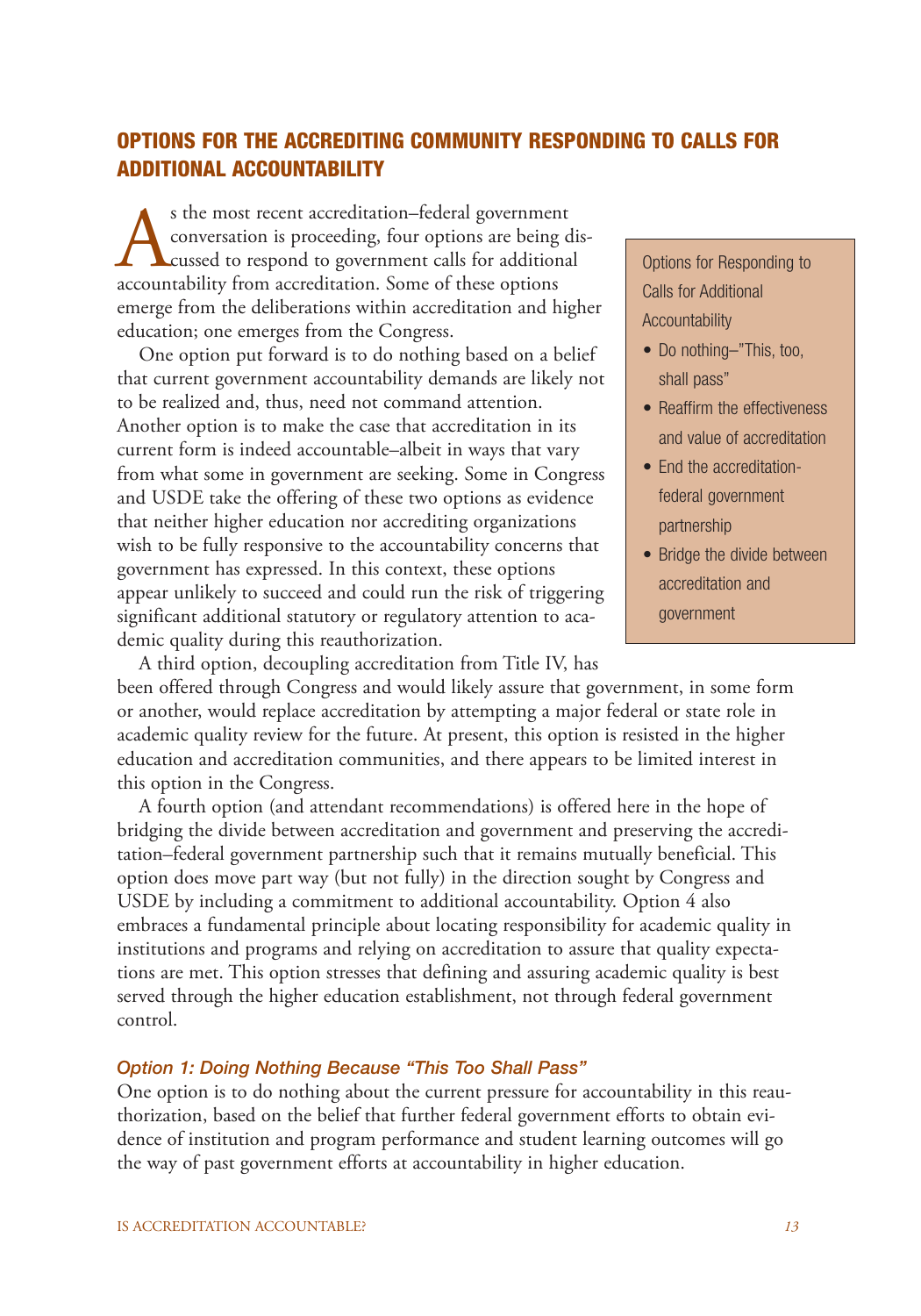For example, during the 1980s and 1990s, most states sought greater accountability from higher education through calls for information on performance and outcomes. However, as The National Policy Center for Public Policy and Higher Education's *Measuring Up 2000* and *2002* show, few, if any, states today have reliable information about the student learning outcomes of their public colleges and universities. Even acknowledging the differences between policies and politics at the state and federal levels, the same fate may await federal officials trying to press their image of accountability on accreditation. This might be described as a "this, too, shall pass" option on the part of some in accreditation and higher education.

The major advantage of this option to the accreditation community is that it has worked in the past and has left accreditation free to address accountability as it saw fit. The major disadvantage–if this option does not work–is the increased likelihood of federal stipulation of evidence for performance and outcomes, either through changes in the law that affect accreditation or through direct action aimed at higher education institutions and programs. At the extreme, government might try to reinvent the SPREs mentioned above (p. 5). In either event, institutions and programs may find themselves answerable to additional federal requirements for evidence for performance and outcomes that cannot be obtained through accreditation.

#### *Option 2: Reaffirm the Effectiveness and Value of Accreditation as It Currently Operates*

Accreditation is

- Responsive to large changes
- Fundamental to higher education's commitment to quality
- Instrumental in sustaining core academic values
- An important service to students, employers, and government

A second option offered by some in higher education and accreditation is to reaffirm that the effectiveness and value of accreditation as it currently operates is a clear indication that accreditation is, indeed, accountable. The long history of accreditation yields impressive evidence of this effectiveness and value. First, accreditation has a significant track record of responsiveness to large changes in a system of higher education that has a history of profound success. Second, accreditation has been, and remains, fundamental to higher education's overall commitment to quality improvement and a culture of quality. Third, accreditation has been instrumental in assuring that the core academic values of higher education have been sustained. Fourth, accreditation has served students, employers, and government well as these constituents make personal, financial, and political decisions that involve higher education.\*

Accreditation is not the sole means by which higher education assures and improves quality. Accreditation is buttressed by an enormous amount of effort that goes into quality improvement from many other parts of the higher education enterprise, e.g., professional academic associations, academic departments, and consultants. Accreditation, however, has historically been the linchpin of quality review efforts of programs, schools, and institutions.

<sup>\*</sup>Please see Appendix B for an elaboration of the effectiveness and value of accreditation.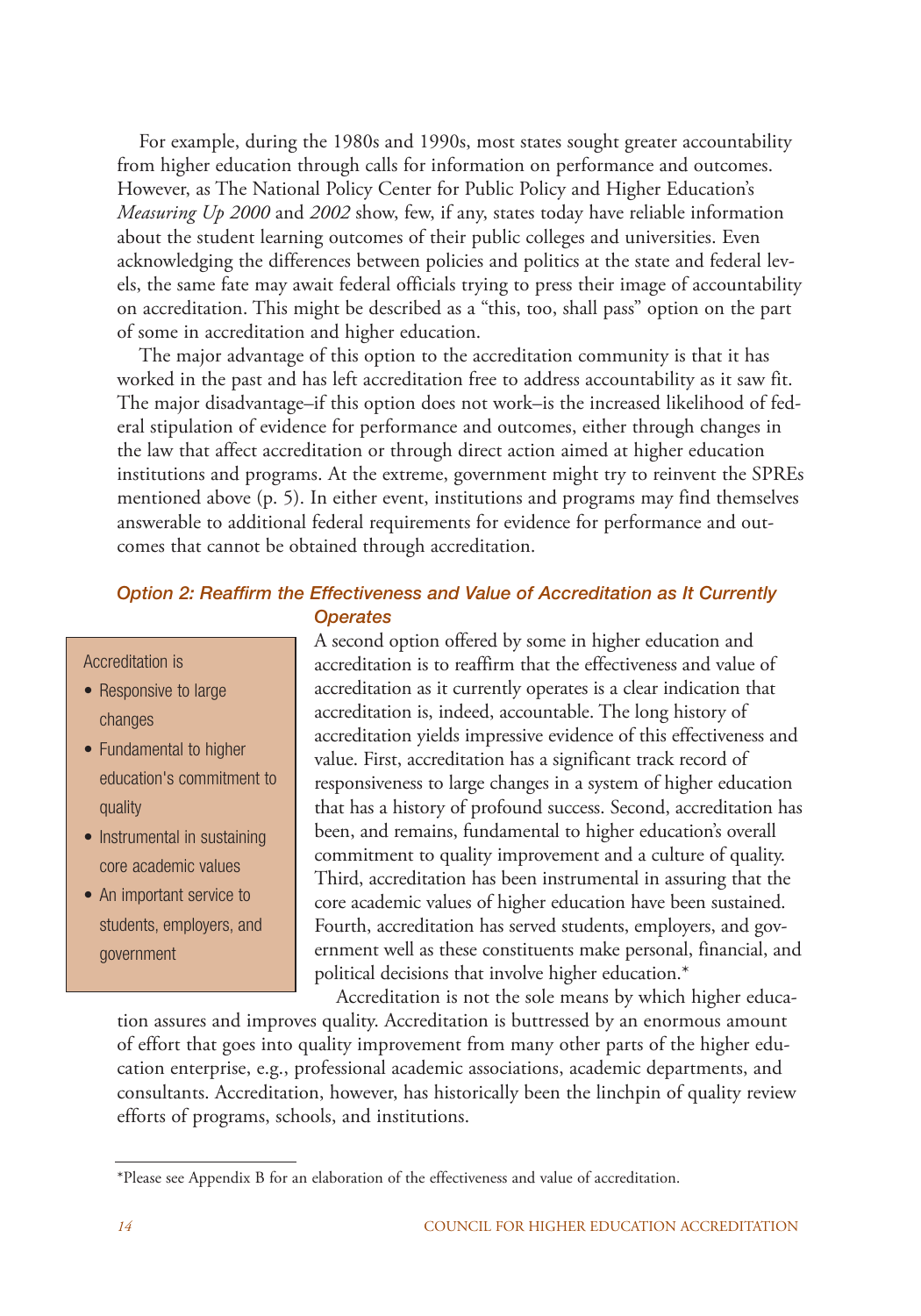The major advantage of this second option of reaffirming the effectiveness and value of accreditation is that it reminds society and government that accreditation is a major contributor to higher education success and quality improvement as well as an essential source of core values. This effectiveness and value are a clear response that accreditation plays a vital role in accountability to students, government, and the public.

The major disadvantage of this option is that, as important as the effectiveness and value of accreditation are to the higher education community, this does not mean accreditation addresses the emerging accountability expectations of the federal government. That which the federal government is seeking is not fully answered by a statement of the effectiveness and value of accreditation to higher education.

#### *Option 3: End the Partnership Between Accreditation and the Federal Government*

A third option is for accreditors to attempt to "de-couple" accreditation and Title IV funds. That is, accreditors would give up the gatekeeper role in relation to federal funds. This option has been around for many years and has once again surfaced in the U.S. House of Representatives in HR 5501, introduced in the 107th Congress, and HR 858, introduced in the current 108th Congress. If enacted, the federal government would find some other means by which to determine whether institutions and programs are eligible to participate in Title IV.

The major advantage of this option is that it frees accreditation from federal compliance responsibility and provides the opportunity for accreditation to fully focus its energy on quality improvement. In the eyes of a number of advocates for accreditation, this is accreditation's proper role. Accreditation should sustain its tradition of serving primarily the higher education community through aiding institutions and programs in the enhancing of academic quality.

There are two major disadvantages associated with this option. For the accreditors, it likely heralds the future irrelevancy of accreditation to at least some percentage of constituents such as students, the public, and government. And, some in higher education may wonder why they should bother with accreditation if it does not produce a tangible result such as eligibility for federal funds. Second, for institutions and programs, this option likely assures that the federal government will find a way to replace the accreditation scrutiny of academic quality with some government mechanism on the grounds that continuing to award federal aid to students requires this examination of the institutions and programs they attend.

Decoupling, at least initially, would likely disadvantage society as well. If accreditation does not carry out the gatekeeper function, the students, employers, governments, and public who rely on accreditation for access to federal or state funds would be at something of a loss. Accreditation would likely be replaced–a long and arduous (and expensive) task likely involving a significant period of uncertainty about financial support.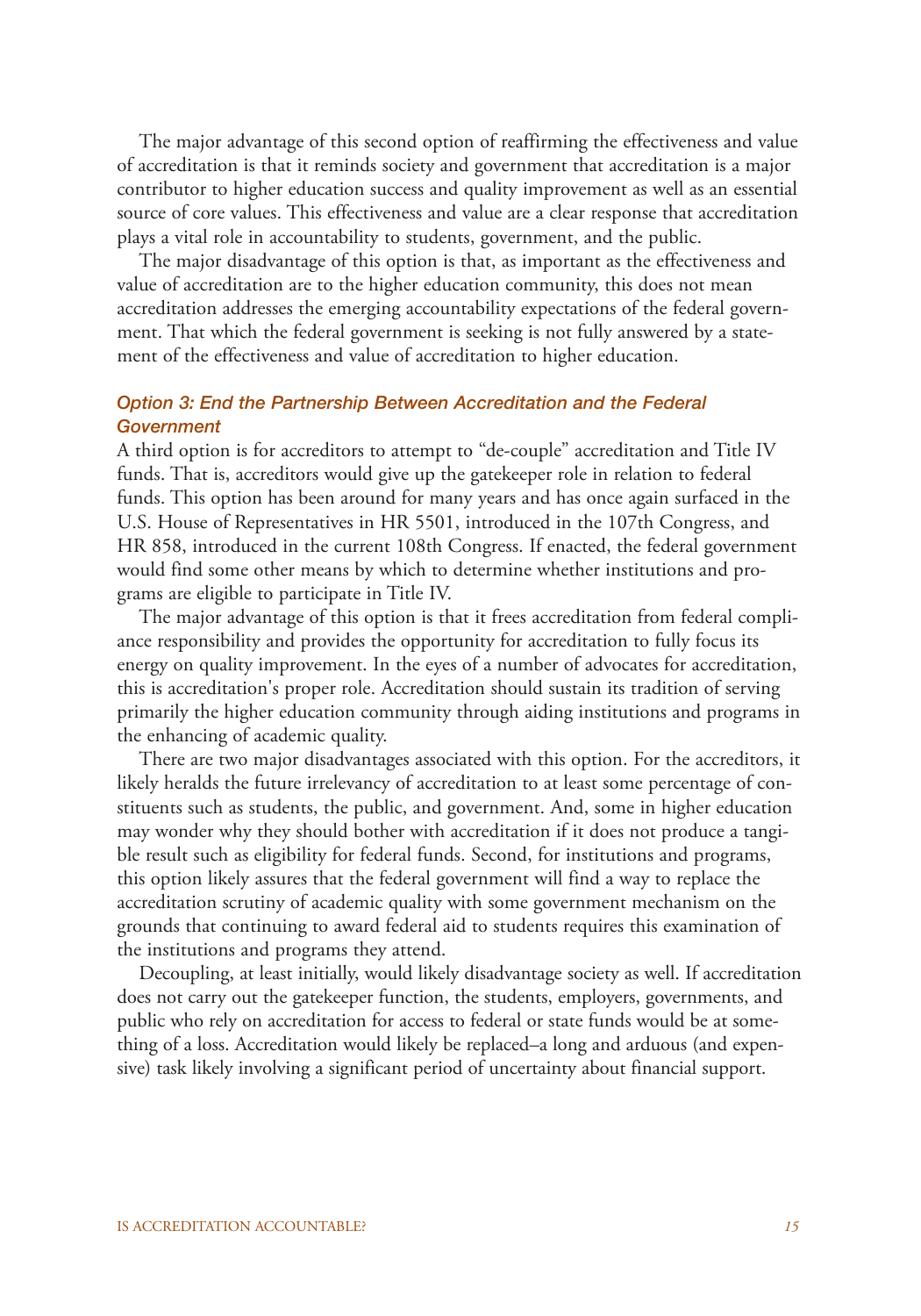*Option 4: Bridge the Divide Between Accreditation and the Federal Government* There is a fourth option: accreditors and federal officials working together to address the changing environment of accountability and influencing each other's expectations of accountability. Accreditors, institutions, and programs *can* do more to provide evidence of performance and outcomes. The federal government *can* formally acknowledge that these efforts are achieved most effectively through the current decentralized, mis-

Accreditors, institutions, and programs can do more to provide evidence of performance and outcomes.

sion-based system of higher education.

The major advantage of this option is the creation of additional rapprochement between accreditation and the federal government on the accountability issue and preservation of the public-private partnership. This would be of significant service to students, to higher education itself, to government, and to society. The rapprochement can result in greater shared understanding, enhanced mutual respect, and an invigoration of the

longstanding public-private commitment of accreditation and the federal government. The 50-year relationship remains intact.

The great success of the U.S. in many fields–well beyond higher education–is attributable to the unusual capacity in this country to bring together the energy of the public and private sectors in a shared commitment to a worthy societal goal. The accreditation-federal government partnership is one powerful example of this shared commitment. The academic quality of higher education is a worthy societal goal. The success

Federal officials can rely on higher education institutions and programs to determine appropriate expectations and evidence of performance and outcomes for their respective operations.

of this shared commitment has rested on government's strength and willingness to accept the leadership of the accreditation community and higher education in the definition of academic quality in higher education.

One major disadvantage of this option of bridging the divide would be, from the perspective of some in higher education, at least some capitulation of accreditation to compliance demands of the government. To some, accreditation's fundamental purpose has already been badly distorted by its partnership with the federal government and this effort would be the latest in accreditation's yielding to what is perceived to be an ongoing attack on accreditation.

Another disadvantage would be, from the perspective of some in government, a lack of national standards and of an ability to make instant comparisons among institutions and programs. Accepting a decentralized, missionbased approach to evidence of performance and outcomes would likely slow the march to a nationalizing of quality expectations. Accreditation would not provide a single template by which the students, the public, and government can judge institutions and programs. At this writing, these disadvantages make it unlikely that this option and its recommendations (below) would be enthusiastically received.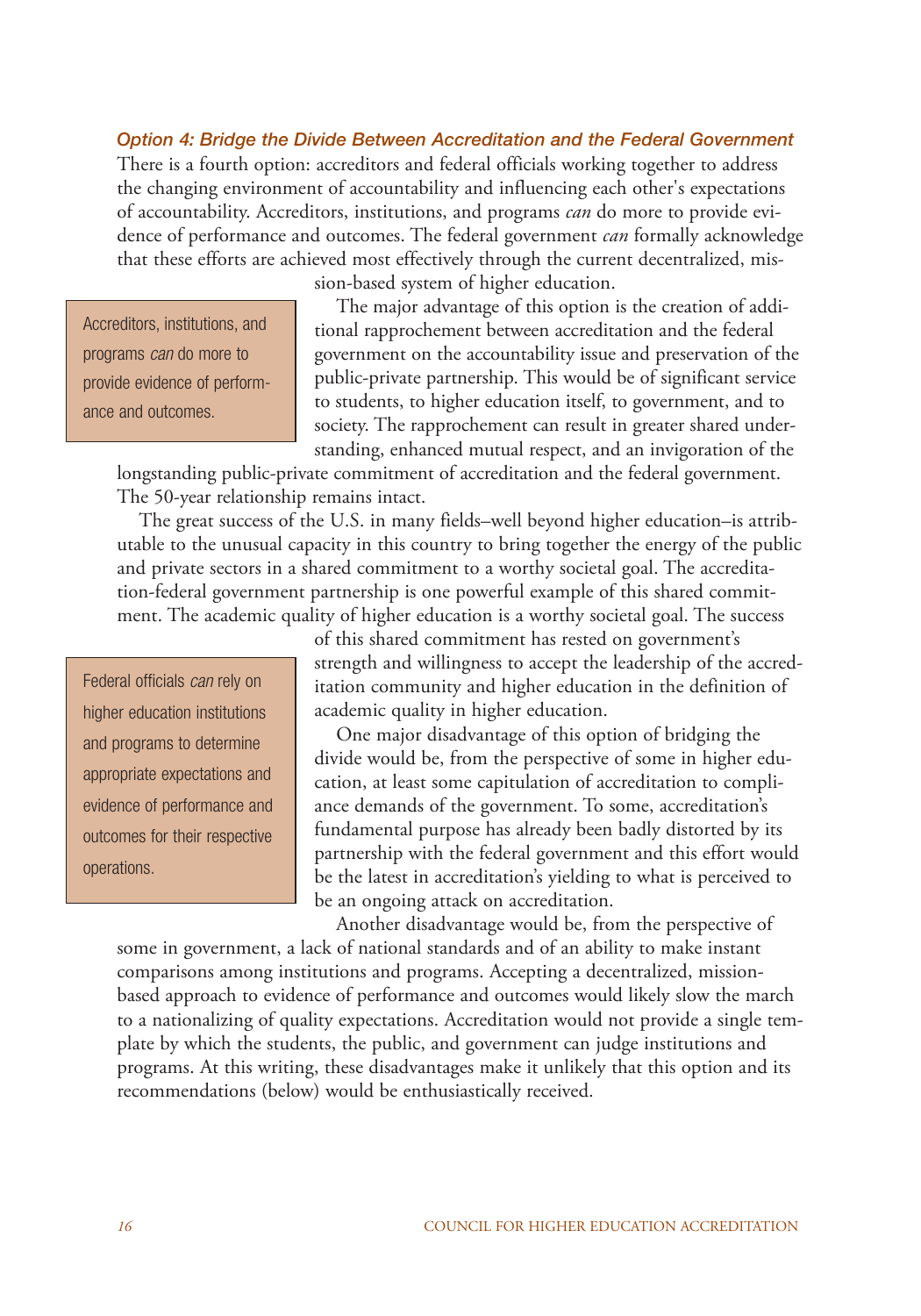#### **RECOMMENDATIONS FOR ACTION**

To bridge the divide between accreditation and government, four actions can be helpful:

- The accrediting community, institutions, and programs develop and share additional evidence of institution and program performance;
- The accrediting community, institutions, and programs develop and share additional evidence of student learning outcomes;
- The accrediting community shares additional information about the "findings" or results of accreditation reviews; and

The great success of the U.S. in many fields–well beyond higher education–is attributable to the unusual capacity in this country to bring together the energy of the public and private sectors in a shared commitment to a worthy societal goal.

• The federal government affirms the principle of decentralization of judgments about academic quality based on performance and outcomes: Primary responsibility for defining expectations and evidence performance and student learning outcomes rests with the institutions and programs.

#### *Recommendation 1 (Performance). Additional Attention to Evidence of Institution and Program Performance*

One way that accrediting organizations can respond to the call for accountability is to work with institutions and programs to more fully develop the capacity for providing evidence of institution or program performance. Students, government, and the public consistently express interest in meaningful information about performance in higher education as a basis for decisions they must make.

One approach to providing this evidence is for an institution or program to develop an individual profile of performance accompanied by performance indicators. In this context, attention to institutional or program mission is critical. Each institution or program would decide what counts as its success, taking into account key factors such as the type of institution, its admissions requirements, level of selectivity, and program mix. Some institutions and programs may use indicators such as achievement of educational goals short of a degree, graduation rates, or admission to graduate school. Those that specialize in vocational training may look at job placement as an indicator.

Private liberal arts colleges may use a performance profile to emphasize student progress in general education as an indicator. Comprehensive institutions may prefer that outcomes be developed at the department, program, or school level. The goal or expectation of performance in relation to each indicator would also be influenced by the history of the institution and the students it serves. Definitions of the indicators used by each institution or program would be needed.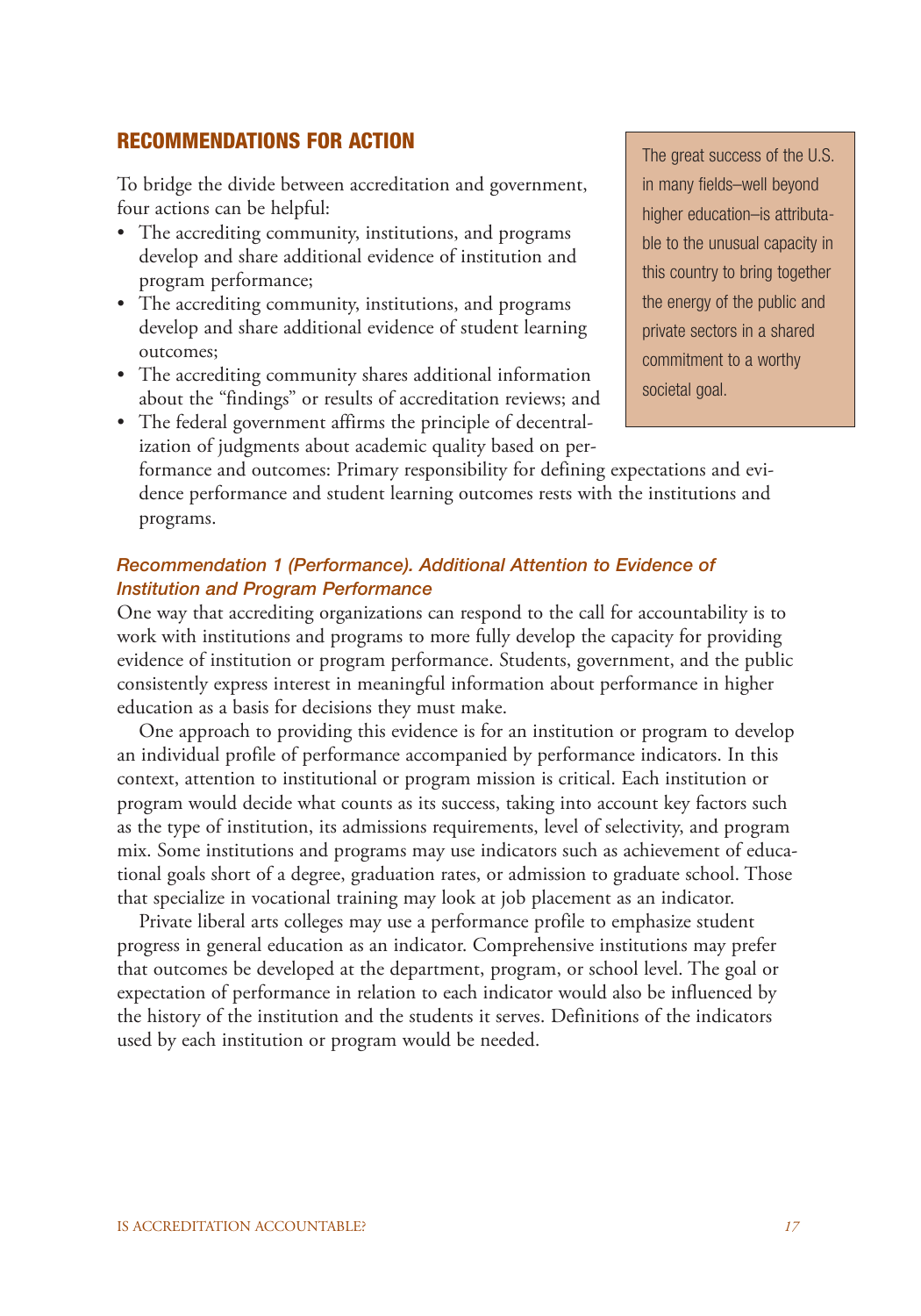### *Recommendation 2 (Outcomes). Additional Attention to Evidence of Student Learning Outcomes*

Most accreditors do not wish to be responsible for deciding the student learning outcomes of individual institutions and programs.\* Accreditors are responsible, however, for working with institutions and programs to assure that these operations identify desired student learning outcomes at, e.g., the course, program, or degree levels and develop evidence that these outcomes are realized. Expectations of use of evidence of student learning outcomes by institutions and programs can vary from accreditor to accreditor and be augmented by information about institution or program resources (e.g., finances) or processes (e.g., initiatives to gather evidence of student learning) as part of the determination of academic quality.

Many accrediting organizations have already taken significant steps in this direction. National accrediting organizations that review large numbers of for-profit institutions, as indicated above, are required by the federal government to provide evidence of, e.g., student learning outcomes and job placement for some programs. Regional accrediting organizations currently require that institutions provide evidence that the practices used to evaluate student learning outcomes are in place. These accreditors can take the next step of asking institutions to develop and use expectations of what counts as success with regard to these outcomes. This would be followed by an institution making a judgment about its own quality, based on the comparison of what students learn with the institutional expectations of student learning.

#### *Recommendation 3 (Accreditation Information to the Public)*

The findings from accreditation reviews are valuable to accreditors, institutions, and programs. Some of this information would also be valuable to students, the public, and

Some discretion is essential for the accreditation process to assist institutions and programs to make the difficult decisions often involved in sustaining high quality.

government, especially if it is accompanied by explanation from accreditors about the basis for these findings. At the same time, providing this information cannot occur at the price of compromising the zone of privacy needed for institutions and programs to obtain candid advice about quality improvement. Some discretion is essential for the accreditation process to assist institutions and programs to make the difficult decisions often involved in sustaining high quality.

Accreditors, working with their institutions and programs, can explore additional means to routinely provide clear and concise summaries of the results of accreditation reviews. This alternative may be preferable to making either accreditation self-study documents or team reports public–a matter of some debate within accreditation and higher education.

Findings of accreditation reviews can be made available after a comprehensive visit or other accreditation interventions such as focused visits. Accreditors and their institutions and programs would need to decide who should carry out this responsibility and how it

<sup>\*</sup>Some specialized accreditors, working with their programs, do establish standards for student learning outcomes. This is especially the case with programs that lead to licensure.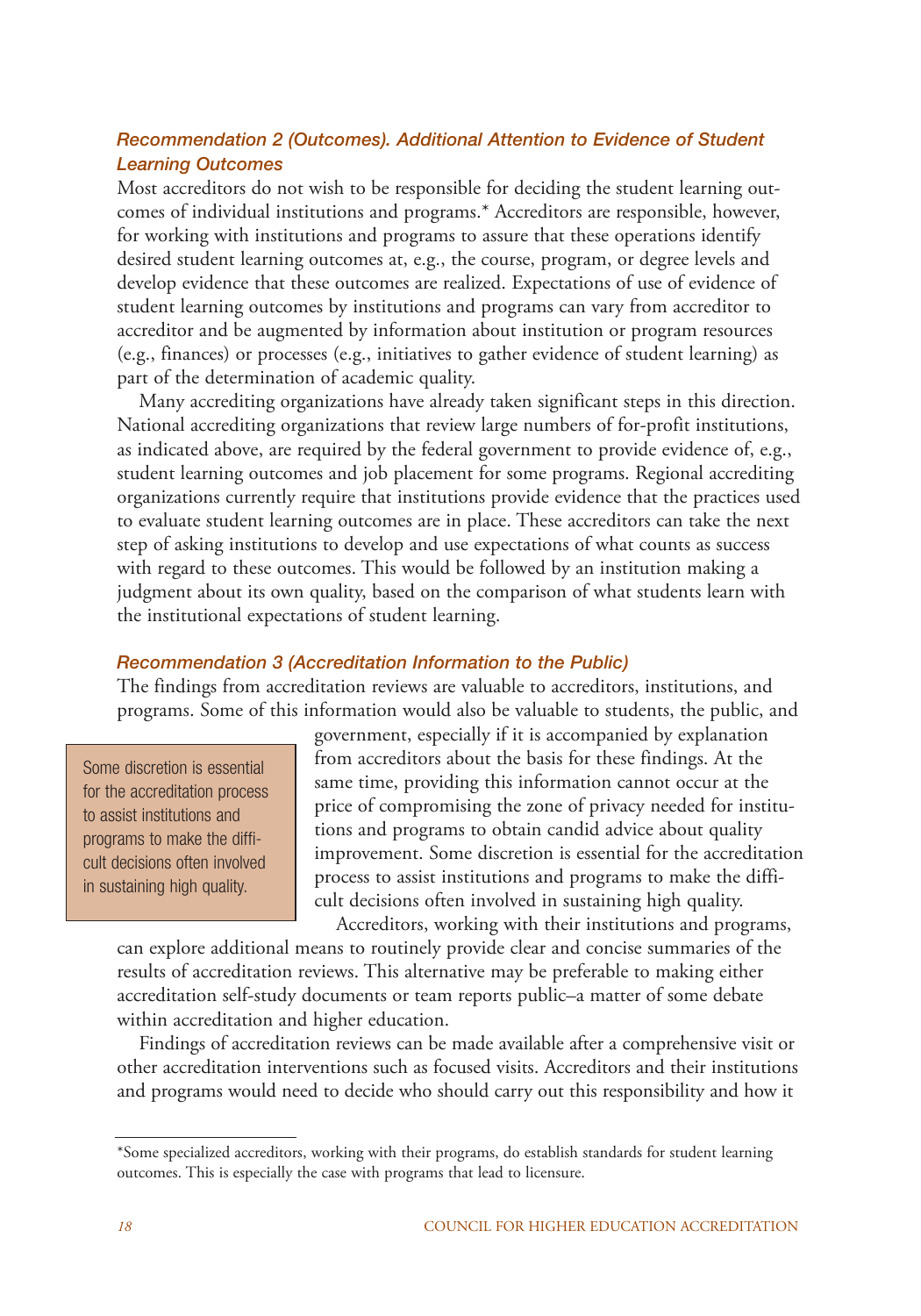should be carried out. Some accreditors already provide "public disclosure statements" on which they can build. Some institutions and programs already make considerable information about accreditation findings available with, e.g., press releases and Websites.

Providing additional information to students, government, and the public would significantly strengthen the role of accreditation in society. Making additional information about accreditation findings available would contribute to the view that self-regulation in higher education is additionally effective and that further government regulation of colleges and universities is not needed.

#### *Recommendation 4 (Decentralization of Judgments About Academic Quality Institutional and Program Academic Authority for Performance and Outcomes)*

Institutions and programs must be responsible for deciding expectations and evidence of performance and outcomes. This is central to their role in defining academic quality in higher education. The federal government cannot fully benefit from the added value of additional information about institution and program performance and student learning outcomes without assuring that this information is developed and used within the context of the decentralized system of higher education that currently prevails.

The accreditation-federal partnership will benefit from elected and government officials acknowledging that higher education "works" because colleges and universities have this freedom to define academic quality. With all respect, government-defined academic quality is unlikely to achieve a similar level of success. The key here is for accreditation and government to realize each other's strengths and capacity.

#### ❊ ❊ ❊

These actions–accrediting organizations, institutions, and programs expanding commitment to evidence of performance and outcomes, providing more information about the findings of accreditation reviews, and the federal government affirming its commitment to accountability through the decentralized, mission-based system of higher education–are vital to bridging the current divide between accreditation and the federal government. Taken together, they can constitute the next major phase of the valuable partnership between accreditation and the federal government.

"Is accreditation accountable?" Yes, it is. However, what it means to be accountable is often in the eye of the beholder–in this case, either the eye of the federal government or the eye of the accreditor. The current reauthorization of HEA is a constructive opportunity for accreditation and the federal government to reconcile their respective expectations of accountability in the service of assuring academic quality.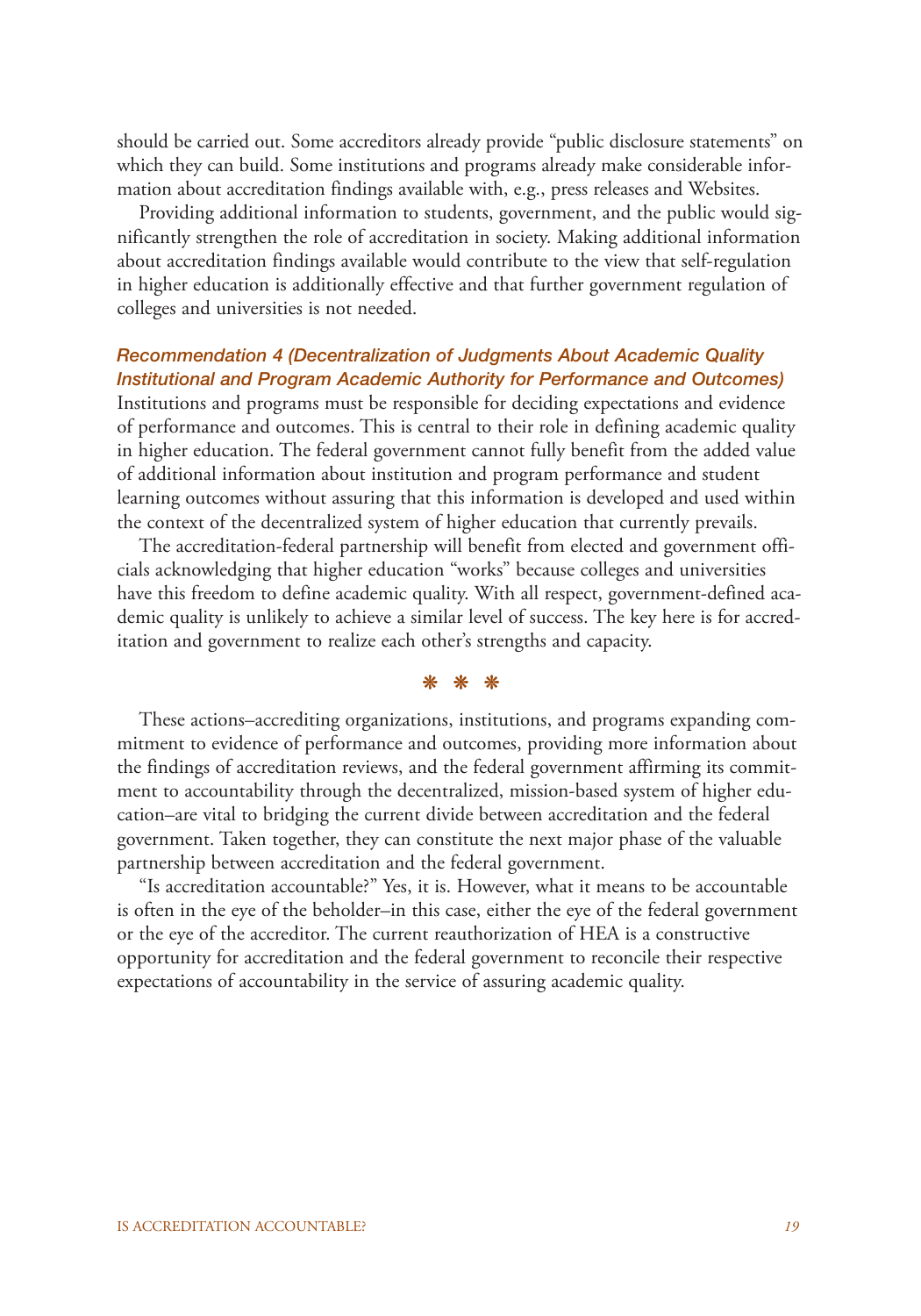# **SOURCES**

Council for Higher Education Accreditation. *HEA 98-Summary of Accreditation Provisions.* Also available at www.chea.org/government/HEA/98\_10Summary.cfm. July 1999.

Council for Higher Education Accreditation. *Specialized Accreditation and Assuring Quality in Distance Learning.* Washington, DC. CHEA Monograph Series 2002, Number 2. Also available at www.chea.org/Research/index.cfm.

Hartle, Terry; Christopher Simmons; Becky Timmons. *Paying for College: How the Federal Higher Education Act Helps Students and Families Pay for a Postsecondary Education.* Washington, DC: American Council on Education, 2003. Also available at www.acenet.edu.

Higher Education and National Affairs. "Facts in Brief: Economic Benefits of Higher Education Continue to Grow." Volume 51, #14, July 29, 2002. Also available at www.acenet.edu/hena/facts\_in\_brief/2002/07\_29\_02\_fib.cfm.

The National Center for Public Policy and Higher Education. *Measuring Up 2002: The State-by-State Report Card for Higher Education.* San Jose California. 2002.

United States Department of Education. National Center for Education Statistics. *The Condition of Education: Student Effort and Education Progress.* Also available at http://nces.ed.gov/programs/coe/2002/section3/indicator20.asp.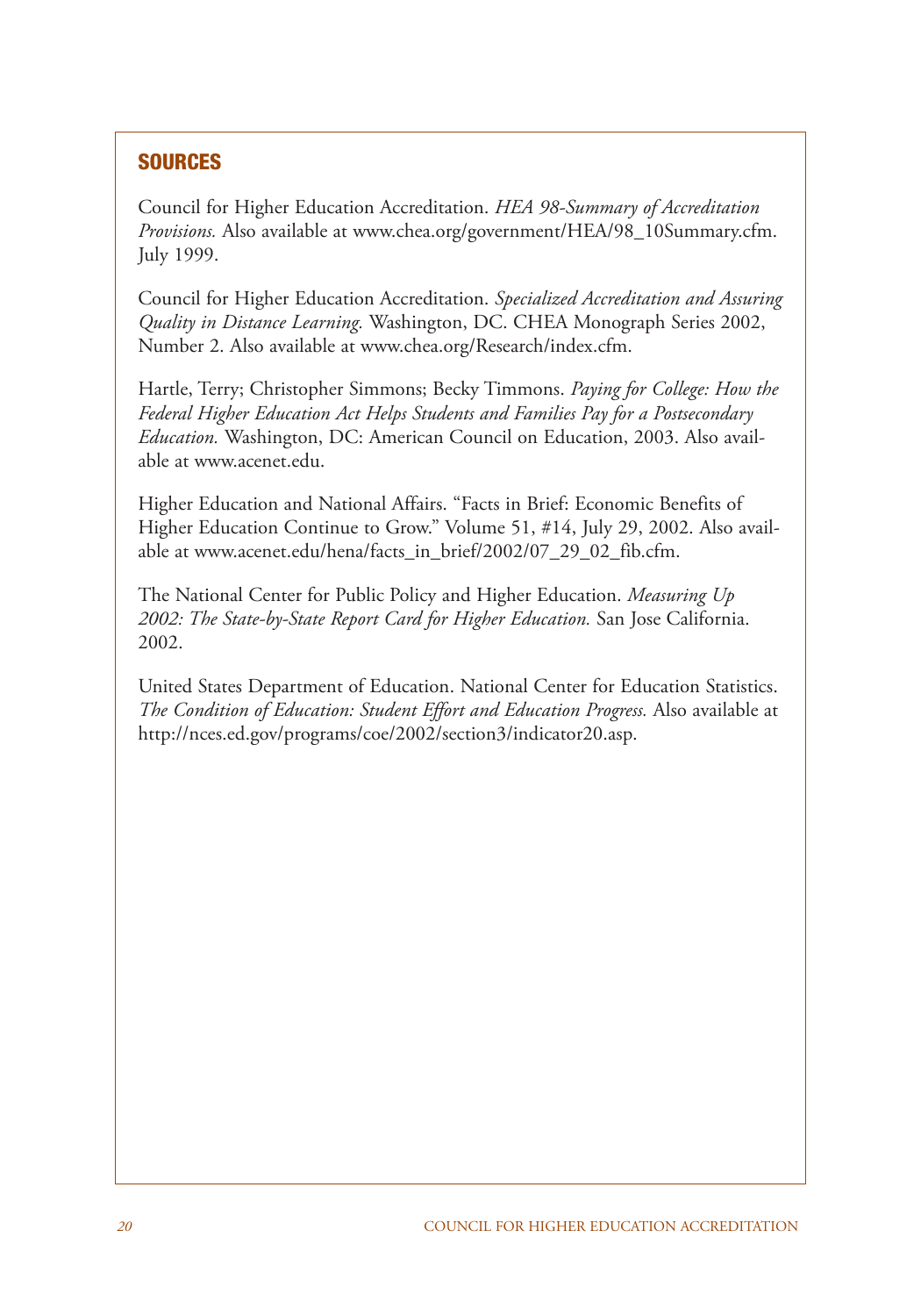## **APPENDIX A**

## **UNITED STATES DEPARTMENT OF EDUCATION RECOGNITION STANDARDS**

Required Standards and their Application (as of July 1, 2000) 602.16 Accreditation and preaccreditation standards.

- (a) The agency must demonstrate that it has standards for accreditation, and preaccreditation, if offered, that are sufficiently rigorous to ensure that the agency is a reliable authority regarding the quality of the education or training provided by the institutions or programs it accredits. The agency meets this requirement if–
- (1) The agency's accreditation standards effectively address the quality of the institution or program in the following areas:
	- (i) Success with respect to student achievement in relation to the institution's mission, including as appropriate, consideration of course completion, State licensing examination, and job placement rates.
	- (ii) Curricula.
	- (iii) Faculty.
	- (iv) Facilities, equipment, and supplies.
	- (v) Fiscal and administrative capacity as appropriate to the specified scale of operations.
	- (vi) Student support services.
	- (vii) Recruiting and admissions practices, academic calendars, catalogs, publications, grading, and advertising.
	- (viii) Measures of program length and the objectives of the degrees or credentials offered.
	- (ix) Record of student complaints received by, or available to, the agency.
	- (x) Record of compliance with the institution's program responsibilities under Title IV of the Act, based on the most recent student loan default rate data provided by the Secretary, the results of financial or compliance audits, program reviews, and any other information that the Secretary may provide to the agency.

Source: *Current List of Nationally Recognized Agencies and State Agencies Recognized for the Approval of Public Postsecondary Vocational Education and Nurse Education and the Criteria for Recognition by the U.S. Secretary of Education. United States Department of Education, Office of Postsecondary Education. June 2000.*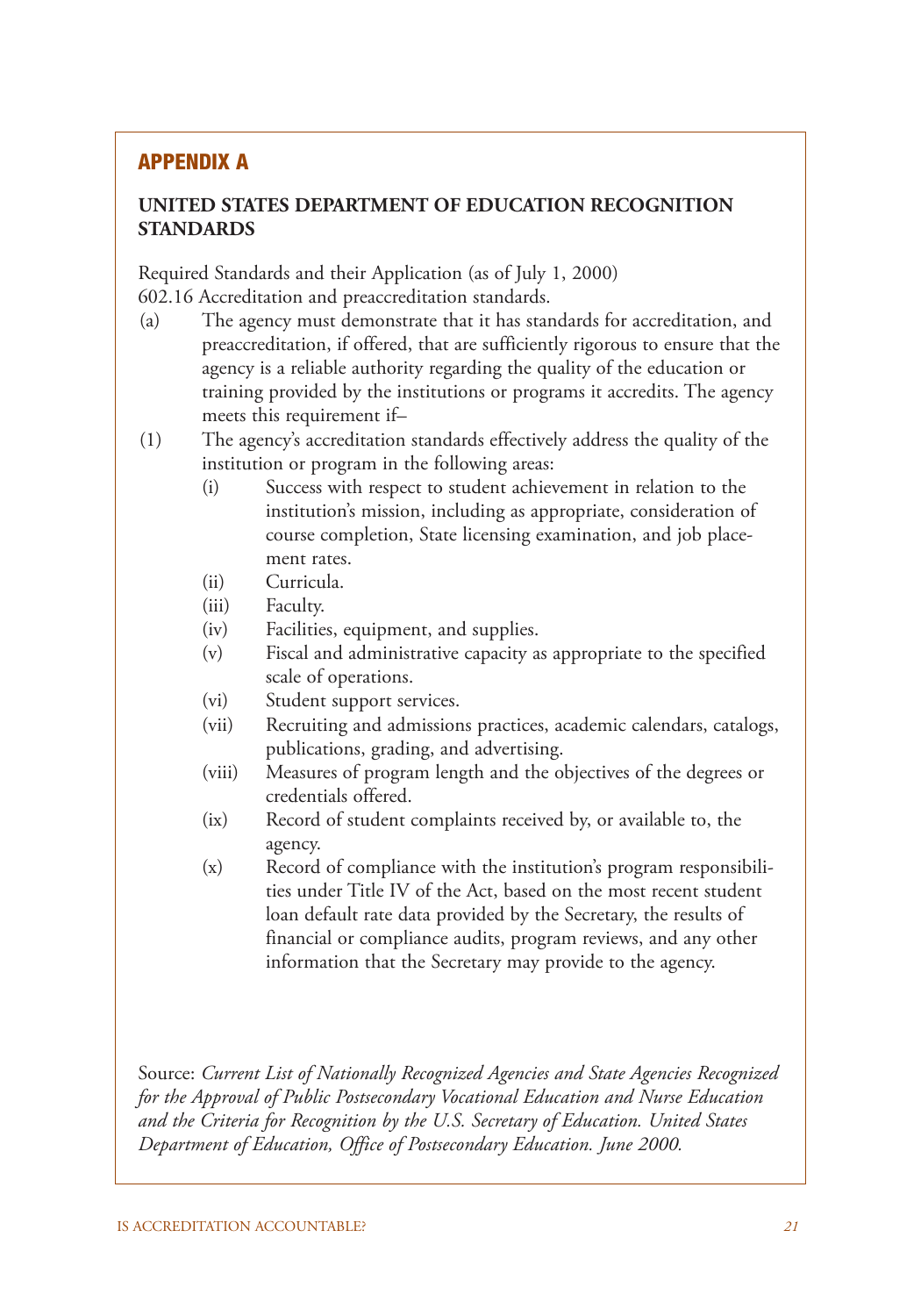## **APPENDIX B**

#### **THE EFFECTIVENESS AND VALUE OF ACCREDITATION**

#### *Accreditation Has Proved Responsive to Large Changes in the Highly Successful Higher Education Enterprise*

Accreditation, as the basic mechanism developed and used by higher education for self-scrutiny and self-criticism for more than a century, has been a valuable resource for assuring quality as higher education has grown and diversified over the years. Assuring quality during periods of significant alterations has been key to accountability to students, government, and the public.

As enrollments in higher education increased especially after the Second World War, accreditation assured that existing institutions expanded in a manner that provided ongoing quality offerings to the many thousands of new students. As higher education diversified as well, accreditation developed the capacity to assure quality for the new types of institutions emerged, from community colleges in the 1950s and 1960s to virtual universities in the 1990s. Accreditation has been central to assuring quality as for-profit higher education has expanded. Most recently, accreditation has provided valuable assistance to many institutions as they established distance learning and online instruction to complement site-based education and greatly expanded international offerings.

Many in accreditation also express great confidence in the depth and extensiveness of the capacity of accreditation for reform, especially in the past ten years. During this time period, institutional and programmatic accreditation have undergone a number of significant changes. For example, in addition to responsiveness to major changes in higher education mentioned above, there is also much more attention to, e.g., student learning outcomes, to undergraduate education, and to "assessment" or analysis of whether institutions and programs provide appropriate conditions for learning.

#### *Accreditation is Key to Sustaining a Culture of Quality*

Accreditation has been and remains fundamental to higher education's commitment to quality improvement and the creation of a culture of quality. Both are essential to accountability to students, government, and the public. A consistent feature of the work of faculty and academic administrators in thousands of colleges and universities is a dedication to strengthening courses, programs, and degrees for students. What can be done to improve curriculum? To address academic standards? To improve teaching? Professional development of faculty has been central to accreditation's expectations of institutions and programs. Accreditation has required that major changes in curriculum and the development of new programs and degrees take place in an environment of thoughtful research and consultation. As colleges, universities, and programs make significant changes

*(continued on next page)*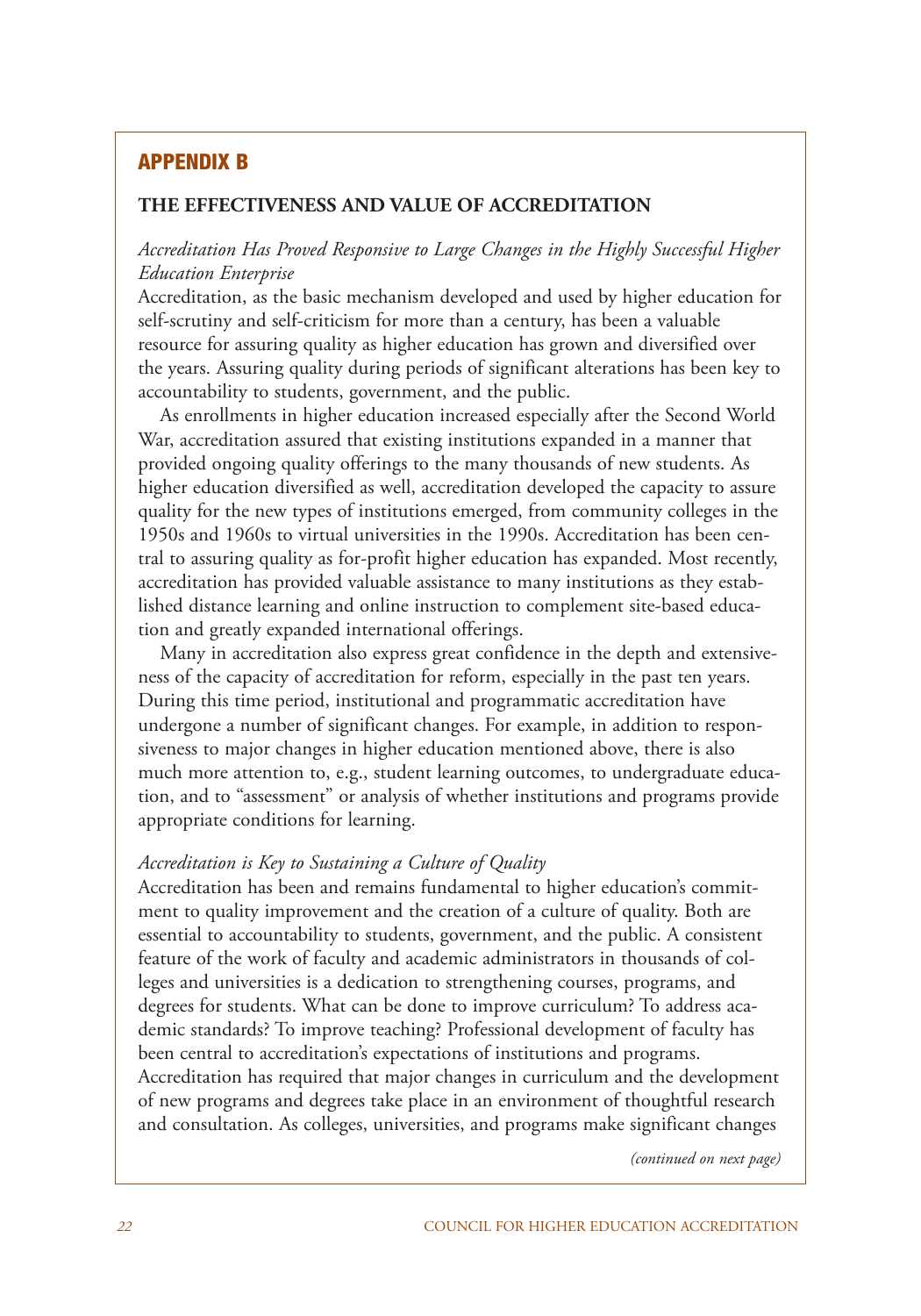#### *(continued from previous page)*

in operation, facilities, and programs, they are dependent on accreditation to affirm the quality of these efforts.

#### *Accreditation Sustains Core Academic Values*

Accreditation has been instrumental in assuring that the core academic values of higher education have been sustained over time. These values are part of a sound foundation from which efforts at accountability can proceed. Although there is no single, explicit list of these values to which all in higher education overtly subscribe there is a set of values implicit in the ongoing work of faculty and academic administrators. These include the valuing of general education and the liberal arts, commitment to academic freedom and institutional autonomy, insistence on collegial governance, and a dedication to higher education as a community of learning. These values may be found in the standards and policies of many accrediting organizations. And, participation in accreditation review is a key means by which colleges and universities reaffirm these values.

#### *Accreditation Serves Students, Employers, and Government*

Accreditation provides important service to students, employers, and government by assisting these constituents in making crucial decisions about college attendance or supporting higher education. When a student makes the critical determination about what college or university to attend, he or she wants to know whether the institution is accredited. When employers hire new employees, they often stipulate that the applicant must have graduated from an accredited institution. When these same employers agree to finance the continuing education of existing employees, they often require that these employees attend accredited institutions. The federal government requires that students attend accredited institutions as a condition of receiving a grant or loan. State governments, too, often require that institutions receiving state assistance be accredited and that the students who receive financial assistance attend an accredited institution. State licensure and certification of individuals in various professions, similarly, relies on these individuals graduating from accredited programs.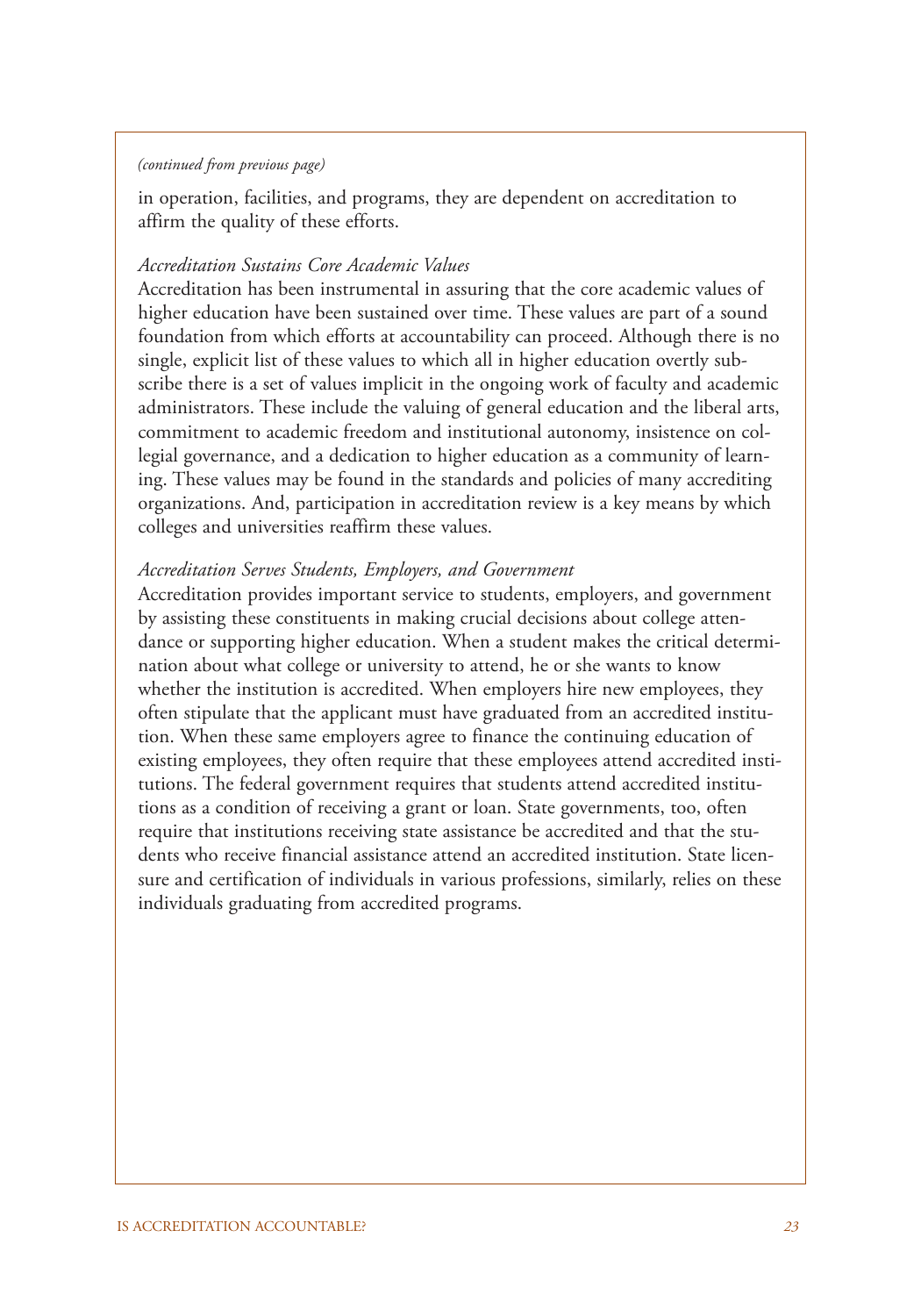#### *2003-2004 CHEA Board of Directors*

Arthur J. Rothkopf, *Chair*, President, Lafayette College Malcolm Gillis, *Vice Chair*, President, William Marsh Rice University Eleanor Baum, *Secretary*, Dean, Engineering School, The Cooper Union Richard P. Traina, *Treasurer*, Trustee, George I. Alden Trust Michael F. Adams, President, University of Georgia R. Judson Carlberg, President, Gordon College Vernon O. Crawley, President, Moraine Valley Community College Gerald G. Garbacz, Managing Director, G3 LLC Robert B. Glidden, President, Ohio University N. Victor Goodman, Partner, Benesch, Friedlander, Coplan & Aronoff LLP Nancy A. Marlin, Provost, San Diego State University Margaret A. McKenna, President, Lesley University Karen W. Morse, President, Western Washington University Charles R. Nash, Vice Chancellor for Academic Affairs, The University of Alabama System Gregory M. O'Brien, Chancellor, University of New Orleans Earl S. Richardson, President, Morgan State University Piedad F. Robertson, Superintendent/President, Santa Monica College



### **Council for Higher Education Accreditation**

One Dupont Circle NW • Suite 510 Washington DC 20036-1135 tel: 202-955-6126 fax: 202-955-6129 e-mail: chea@chea.org *www.chea.org*